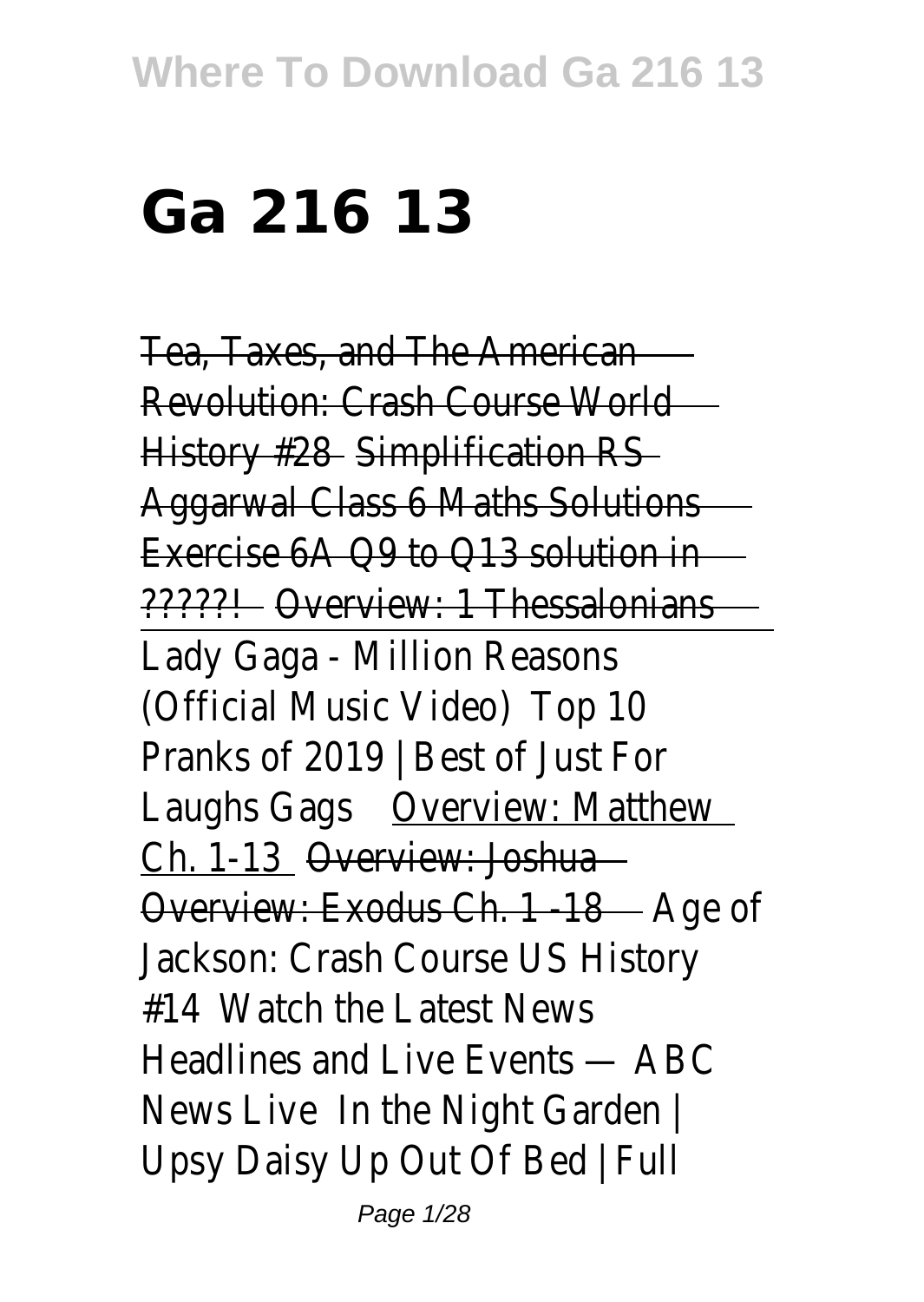Episode | Cartoons for Children Indian Polity - NCERT Saar Sangrah ?? - MASTER VIDEO Reading and Writing Vocabulary for the Naturalization Test (2020) US CITIZENSHIP TEST (for busy people). All questions and answers in 18 minutes The Gospel of **Matthew** ???????????2????????????????6K ??????????????????????... ??????????????????????????????? ???????? 100 Câu H?i Và Tr? L?i Thi Qu?c T?ch M? 2020 - 100 Civics Questions H?i \u0026 Tr? L?i Thi Qu?c T?ch M? - Ph?n 1 (câu 1-12) The real story behind Archimedes' Eureka! - Armand D'Angour Joshua 1:1-9, Joshua The Servant Leader United States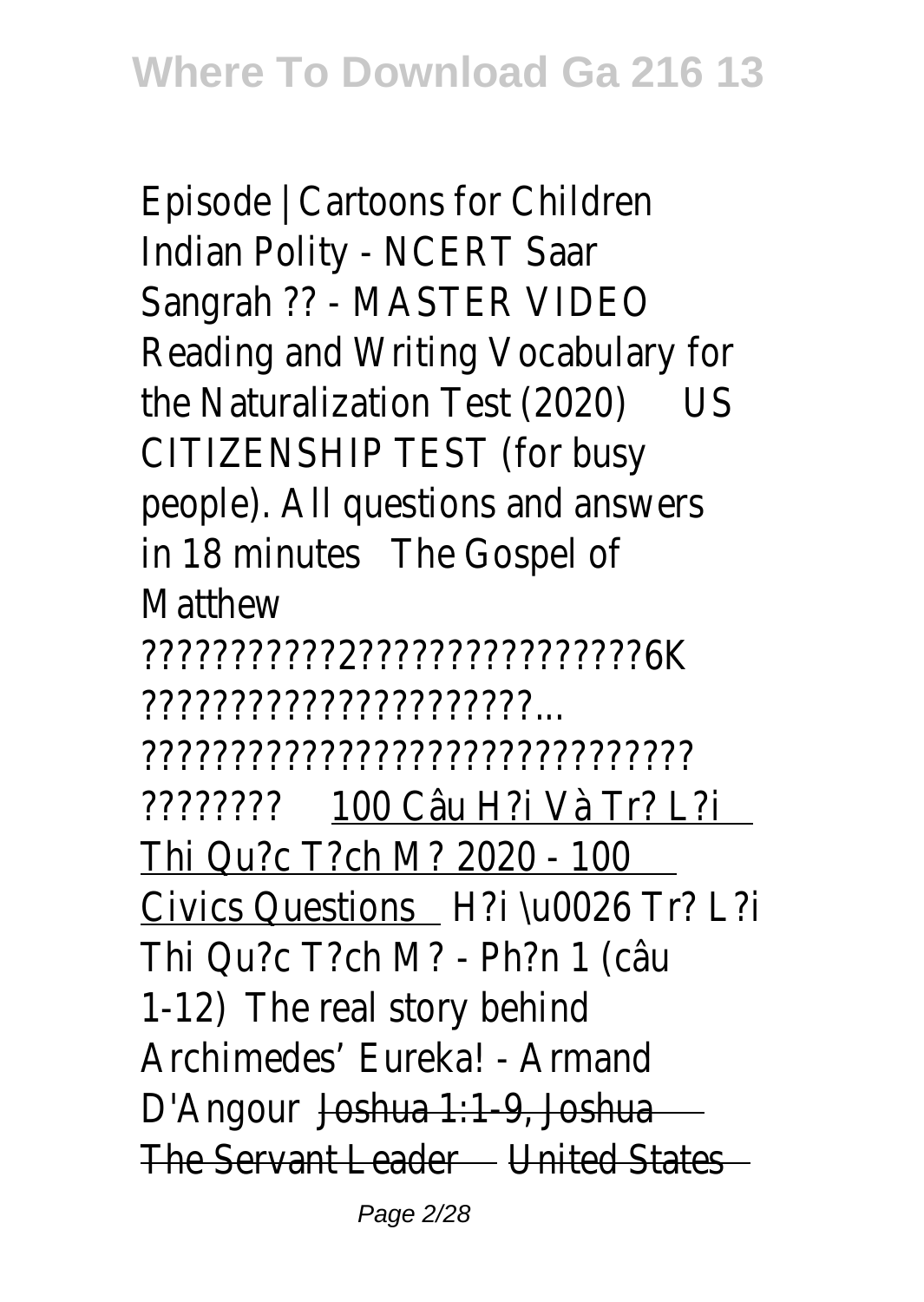Citizenship Naturalization Test 2019/2020Samsung Galaxy A20: Transferring Contacts from a SIM Card (13 of 16) | Consumer Cellular Physics Gravitation - G. field Strength - 11th lec.13 How to spot a pyramid scheme - Stacie Bosley Slavery - Crash Course US History #13 IBPS PO/ CLERK PRE BATCH 2020 || MATHS || By Shivam Sir || Class 25 || profit \u0026 loss -5Top 15 number series Jo bar bar aate hai ? ?SBI PO/CLERK | IBPS PO/CLERK| IBPS RRB | LIC | RBI 7:00 AM - All Competitive Exams | Maths by Ajay Choudhary  $\vdash$ Percentage (Tricks \u0026 Concept) CDS-????????? | Polity || Class 02 || Question Discussion On CDS pattern || By Vaibhav sir Ga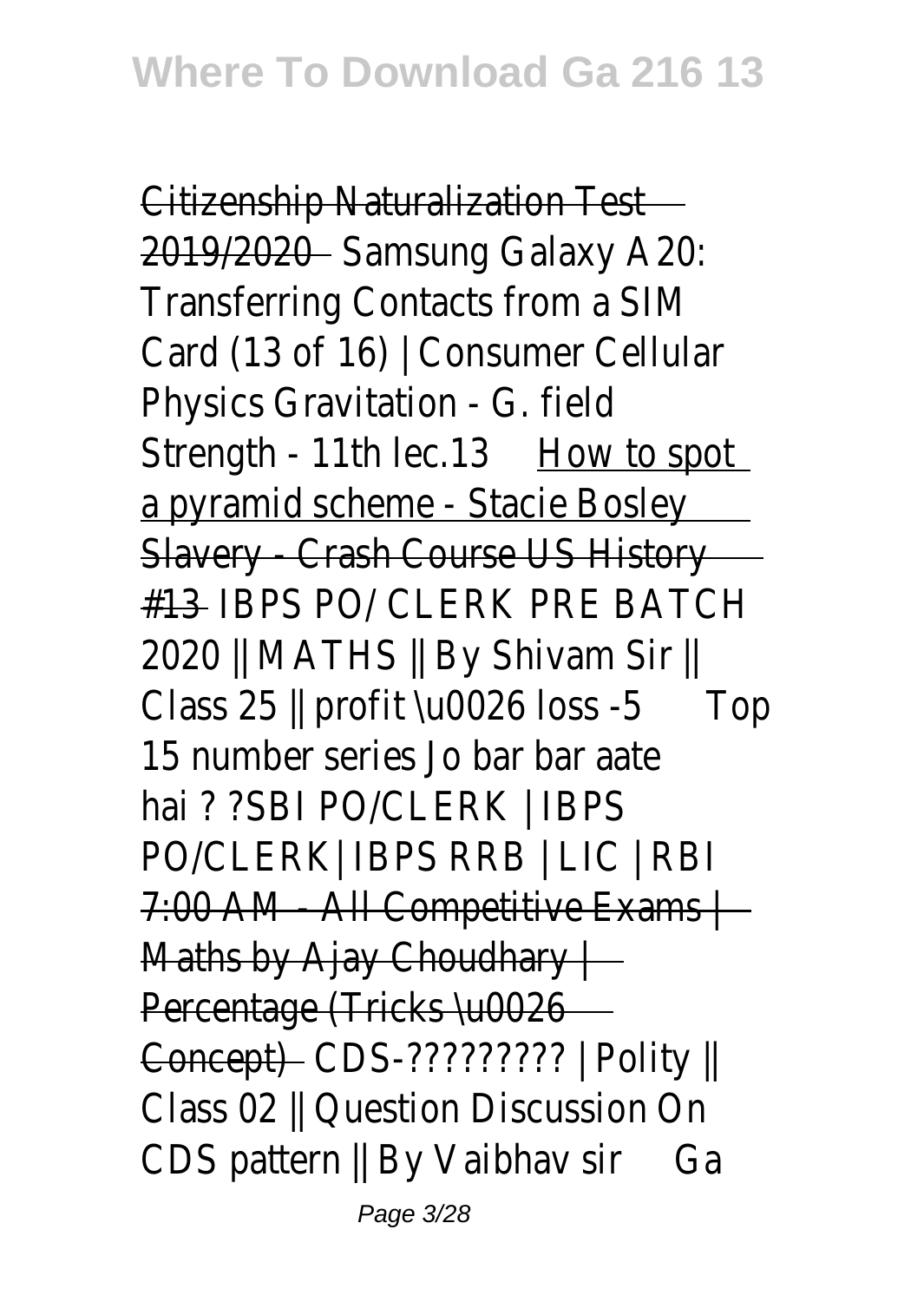## 216 13

Ga 216 13 The GA-216 is referenced in the International Building Code as an appropriate standard for the application and installation of gypsum boards and panels. Application of gypsum panel products to outside corners, arches, and curves. Ga 216 13 Gypsum Manual - gamma-ic.com Product Code/ISBN: GA-216-13 \$18.00 This illustrated booklet describes the most up-to-date industry recommendations ...

Ga 216 13 - tensortom.com Ga 216 13 The GA-216 is referenced in the International Building Code as an appropriate standard for the application and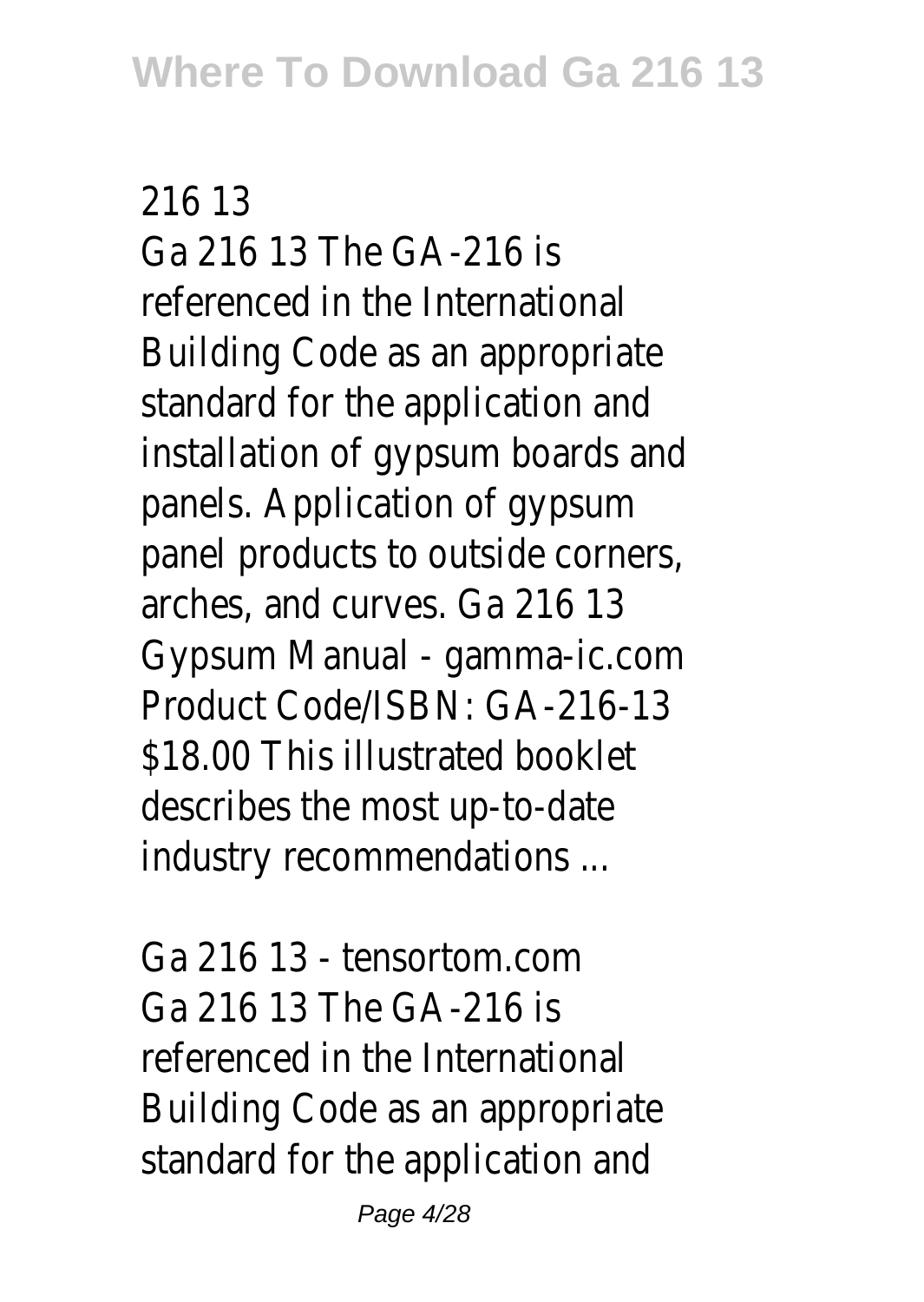installation of gypsum boards and panels. Application of gypsum panel products to outside corners, arches, and curves. Architects and specifiers consult GA-216 to ensure proper handling and storage of wallboard on the jobsite ...

Ga 216 13 Bestfx - builder2.hpdcollaborative.org Ga 216 13 The GA-216 is referenced in the International Building Code as an appropriate standard for the application and installation of gypsum boards and panels. Application of gypsum panel products to outside corners, arches, and curves. Architects and specifiers consult GA-216 to ensure proper handling and storage of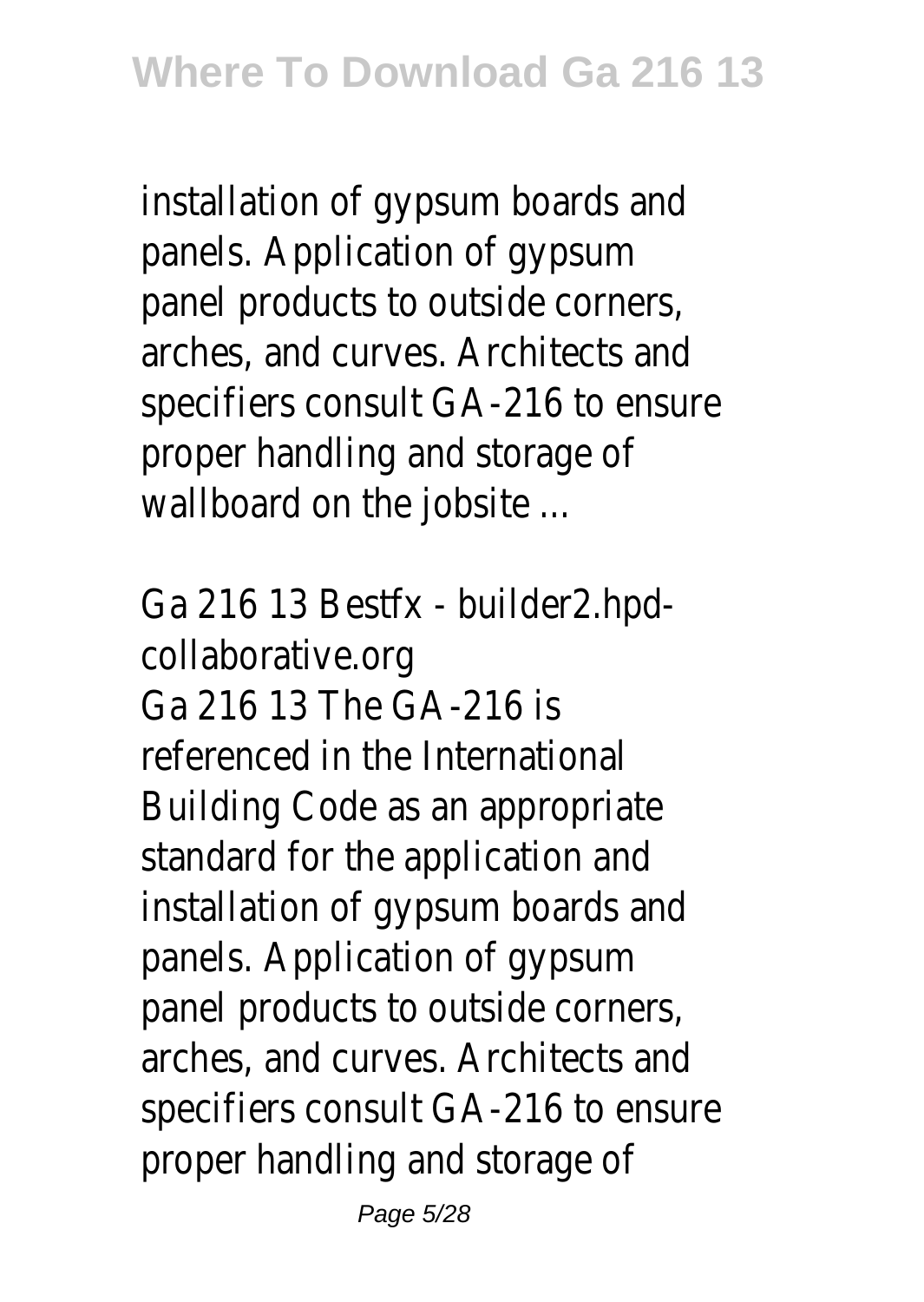wallboard on the jobsite ...

Ga 216 13 Bestfx - tensortom.com Product Code/ISBN: GA-216-13 \$18.00 This illustrated booklet describes the most up-to-date industry recommendations for the proper installation and finishing of gypsum board, including related accessories, over a variety of substrates and framing.

GA-216-2013:Application and Finishing of Gypsum Panel ... GA-216-13 - Application and Finishing of Gypsum Panel Products. The new update from the Gypsum Association is now available! Price: \$18.00. Product Code: GA-216-13 Year: 2013.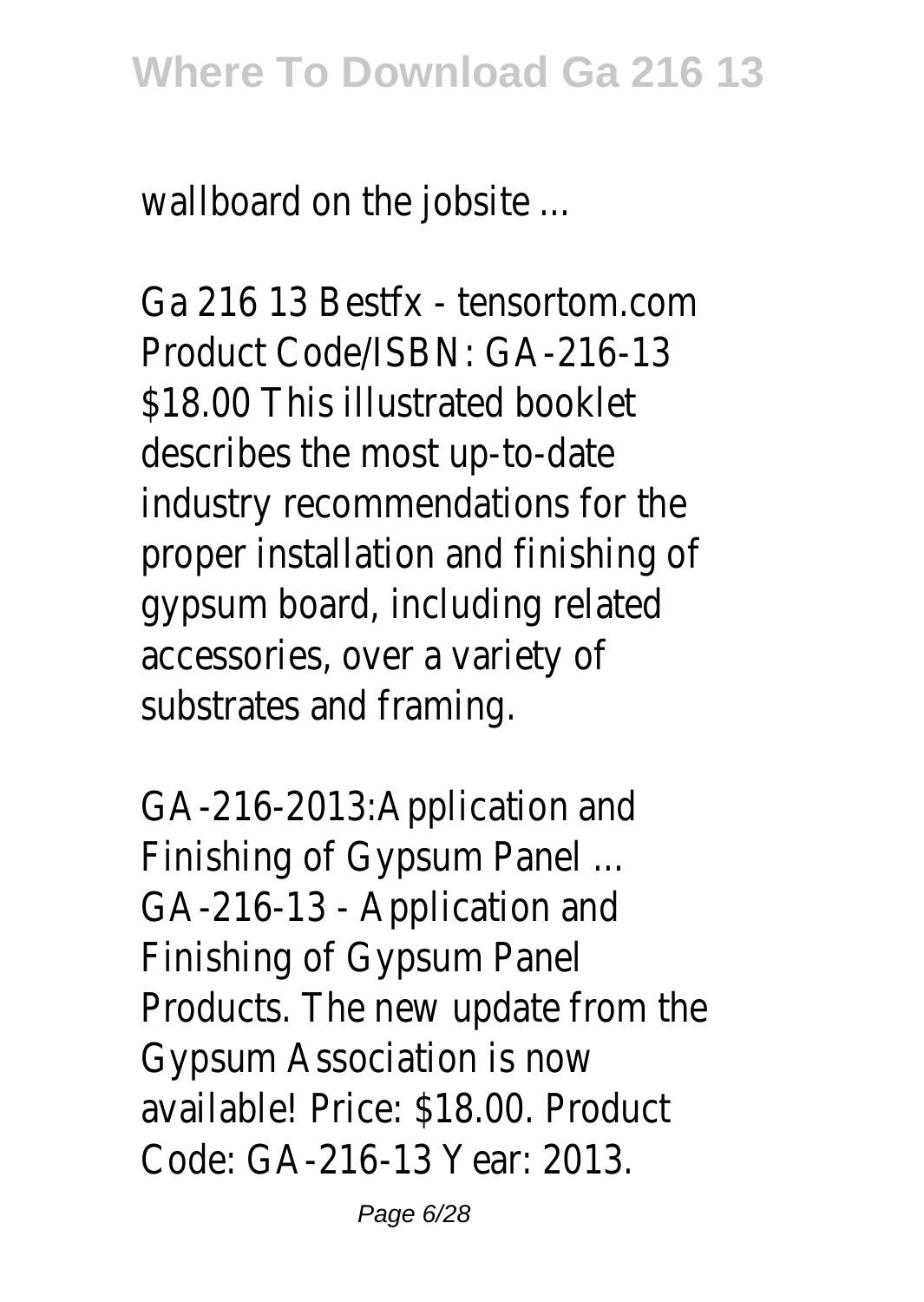Binding: Paperback. Publisher: Gypsum Association. This illustrated booklet describes the most up-to-date industry recommendations for the proper installation and finishing of gypsum board, including related accessories ...

GA-216-13 - Application and Finishing of Gypsum Panel ... Read Book Ga 216 13 Bestfx The Gypsum Association announces the publication of its revised application standard, GA-216-2013, Application and Finishing of Gypsum Panel Products. New to this edition are revised specifications for the installation of control joints in ceilings and the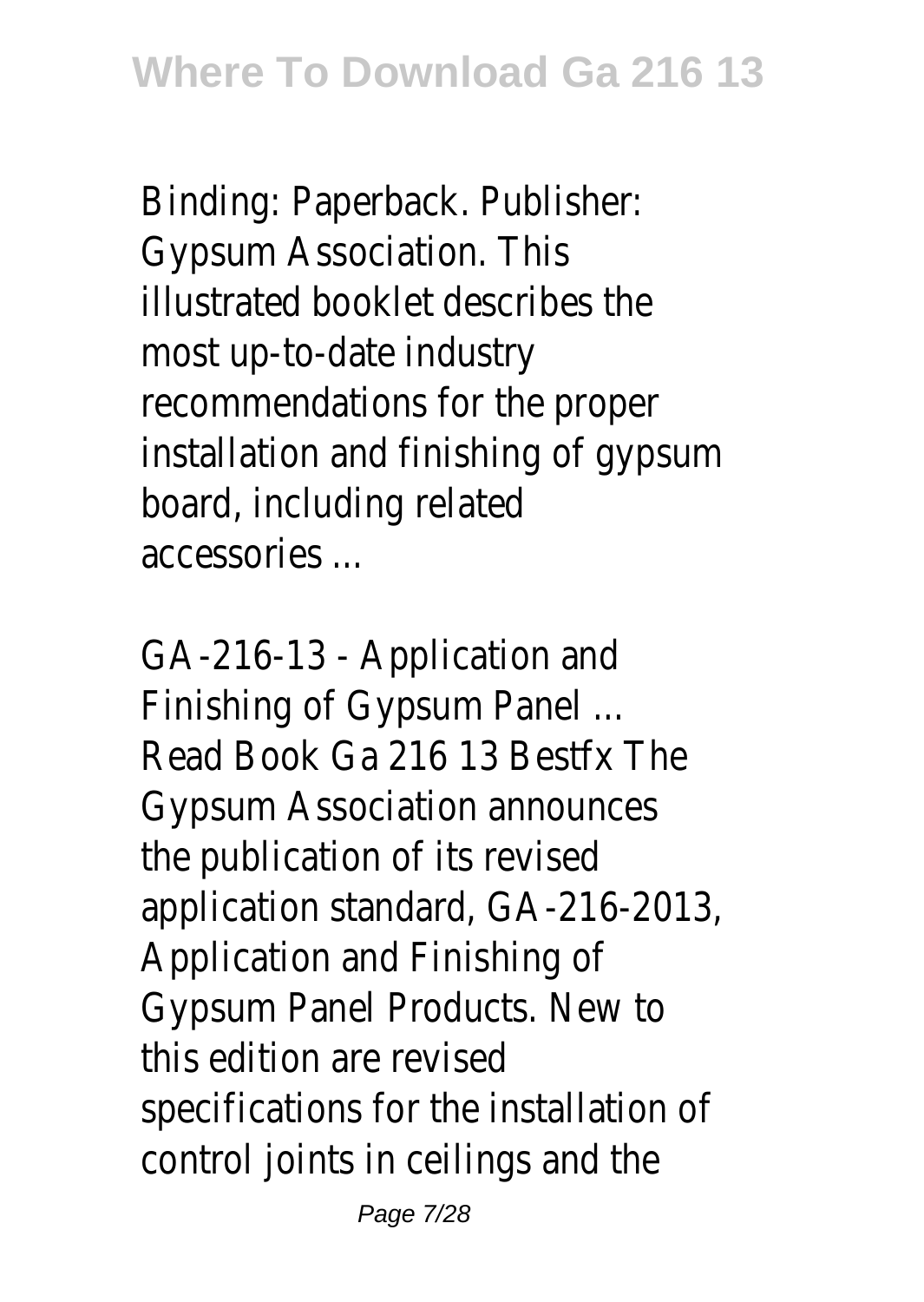finishing of exterior soffits and ceilings. This revision also has added language that Page 6/28. Read Book Ga ...

Ga 216 13 Bestfx - wpbunker.com The most up-to-date industry recommendations for the proper installation and finishing of gypsum board, including related accessories, over a variety of substrates and framing. The GA-216 is referenced in the International Building Code as an appropriate standard for the application and installation of gypsum boards and panels.

GA-216-2018 Application and Finishing of Gypsum Panel ...

Page 8/28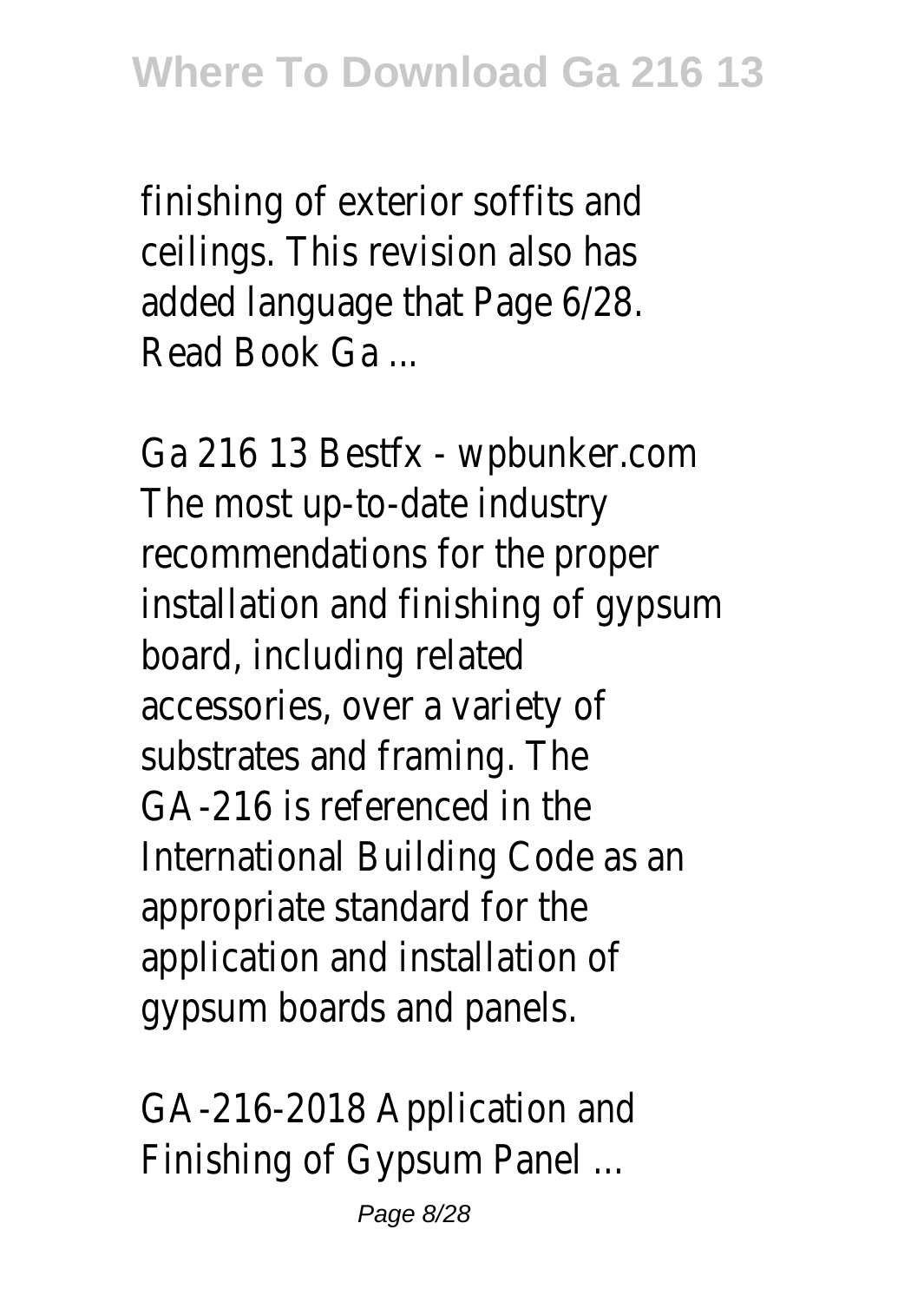When GA-216 was first published in 1974, it bore the title Recommended Specifications for the Application and Finishing of Gypsum Board, a successor document to a 1960s specification developed by the GA in partnership with the National Association of Home Builders.

GA-216: The Drywall Hanger's Bible | 2016-02-04 | Walls ... GA-216-20071 1. Scope and General Provisions. 1.1These are specifications for the application and finishing of gypsum panel products and related items and accessories to interior walls and ceilings and to exterior soffits. 1.1.1These specifications do not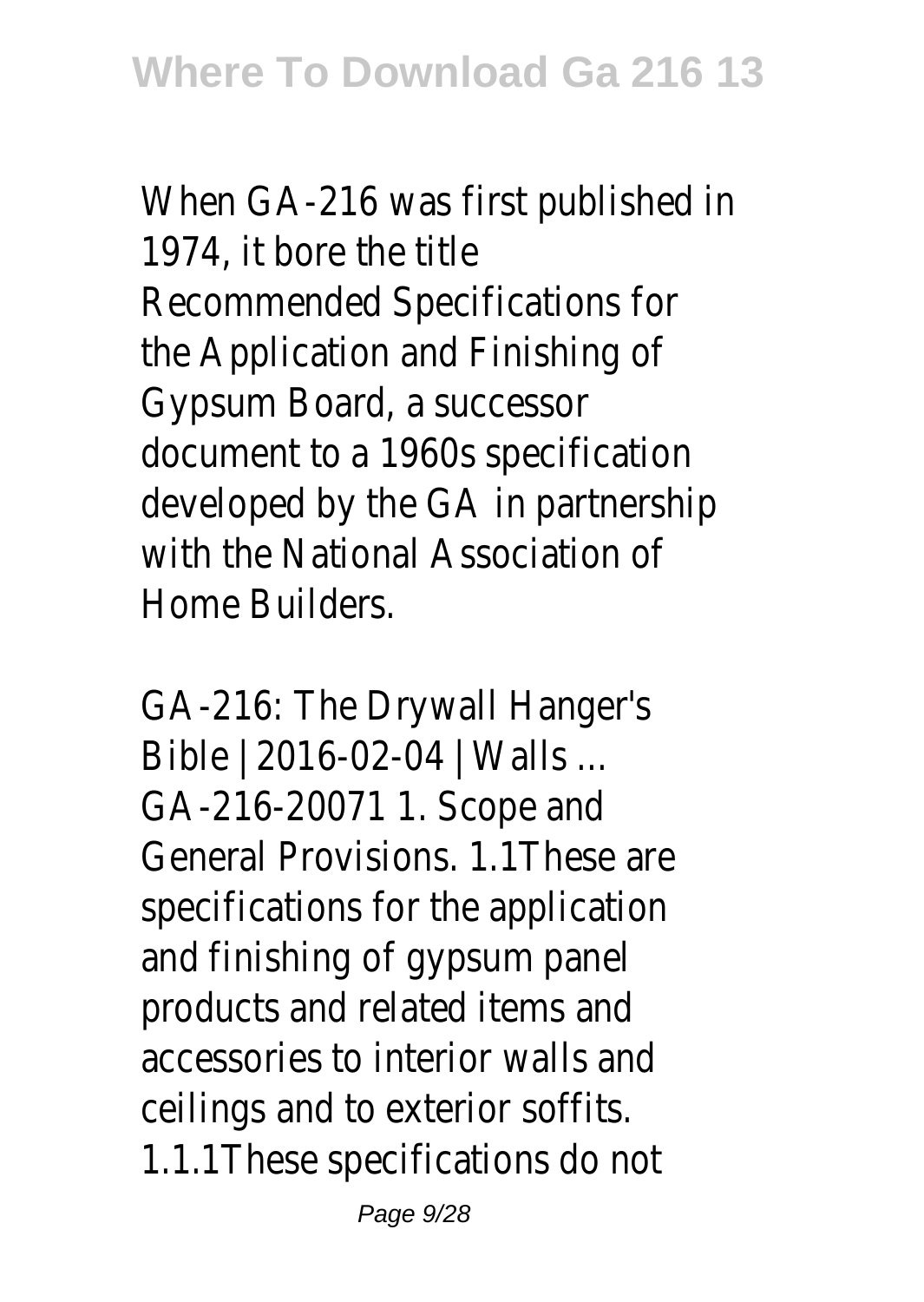cover the application of gypsum sheathing, gypsum lath, or gypsum base for veneer plaster.

SPECIFICATIONS - PARCO Gypsum GA-216 Application and Finishing of Gypsum Panel Products. GA-253 Application of Gypsum Sheathing. Publications At-A-Glance. Storm Damage & Flooding: What to Know. Evaluation Reports / Code Acceptances. Special Performance Gypsum Panels. Gypsumation Newsletter. OUR MEMBERS. ABOUT; GA PUBLICATIONS AT-A-GLANCE; AIA CONTINUING EDUCATION ; ICC CONTINUING EDUCATION; TECHNICAL ASSISTANCE; LIFE CYCLE ...

Page 10/28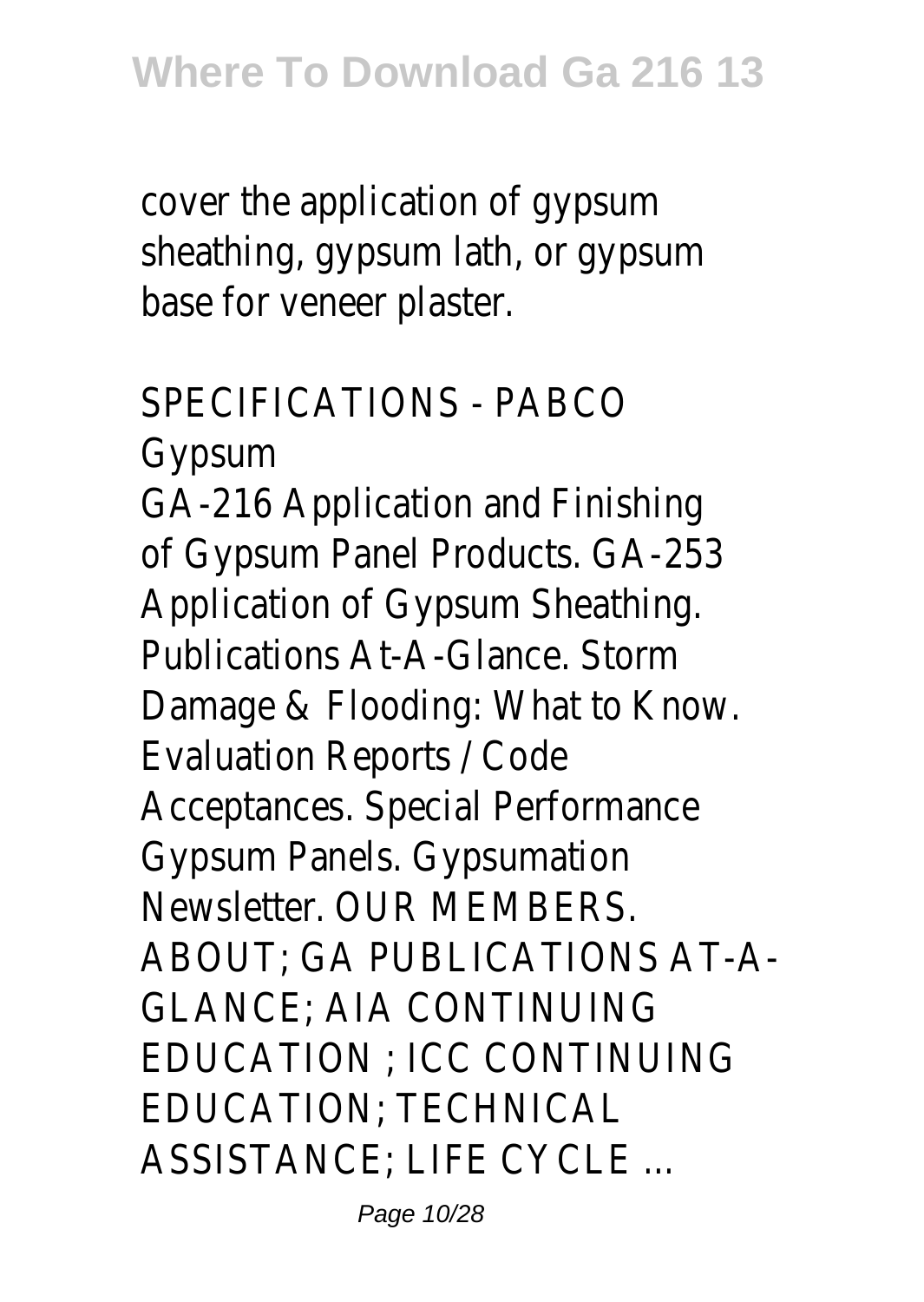Gypsum Association – A not-forprofit trade association ... Title: Ga 216 13 Pdf Bestfx Author: wiki.ctsnet.org-Annett Wechsler-2020-09-14-09-53-18 Subject: Ga 216 13 Pdf Bestfx Keywords: Ga 216 13 Pdf Bestfx,Download Ga 216 ...

Ga 216 13 Pdf Bestfx wiki.ctsnet.org 216 13th, LLC is a Georgia Domestic Limited-Liability Company filed on September 19, 2019. The company's filing status is listed as Active/Compliance and its File Number is 19127786. The Registered Agent on file for this company is Law Office Of D.

Page 11/28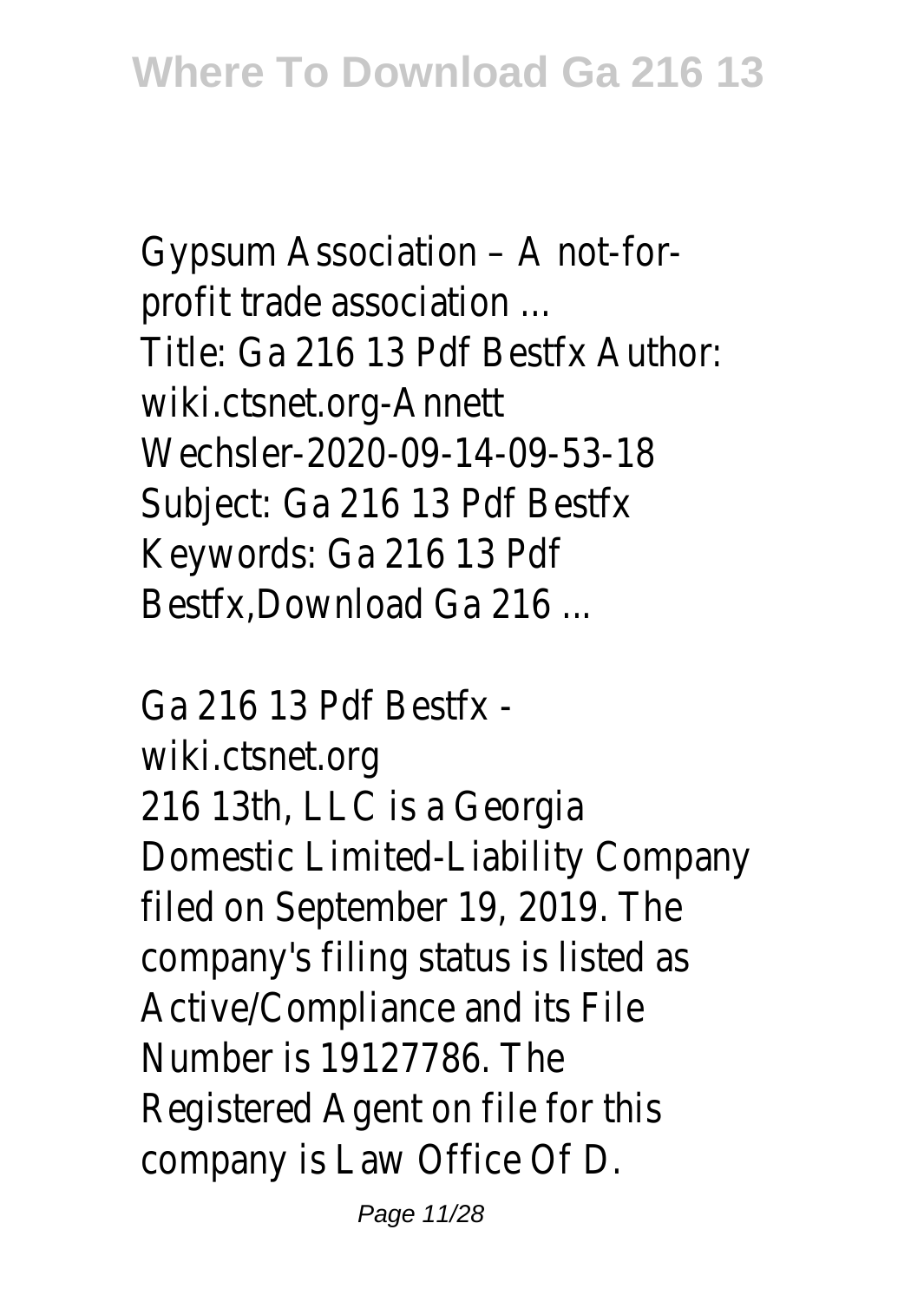Pearson Beardsley, P.C. and is located at 200 Galleria Parkway Se, Suite 1805, Atlanta, GA 30339.

216 13th, LLC in Columbus, GA | Company Information & Reviews The change proposed and ultimately adopted in GA-216-2016 made use of incorrect language when describing the appropriate studs. Although the intention was to support the use of -30 and -33 studs rather than the use of -20EQ studs with abuse resistant or impact resistant panels, the language contained in section 2.2.12.4 used the term "base metal thickness" to communicate the recommendation

...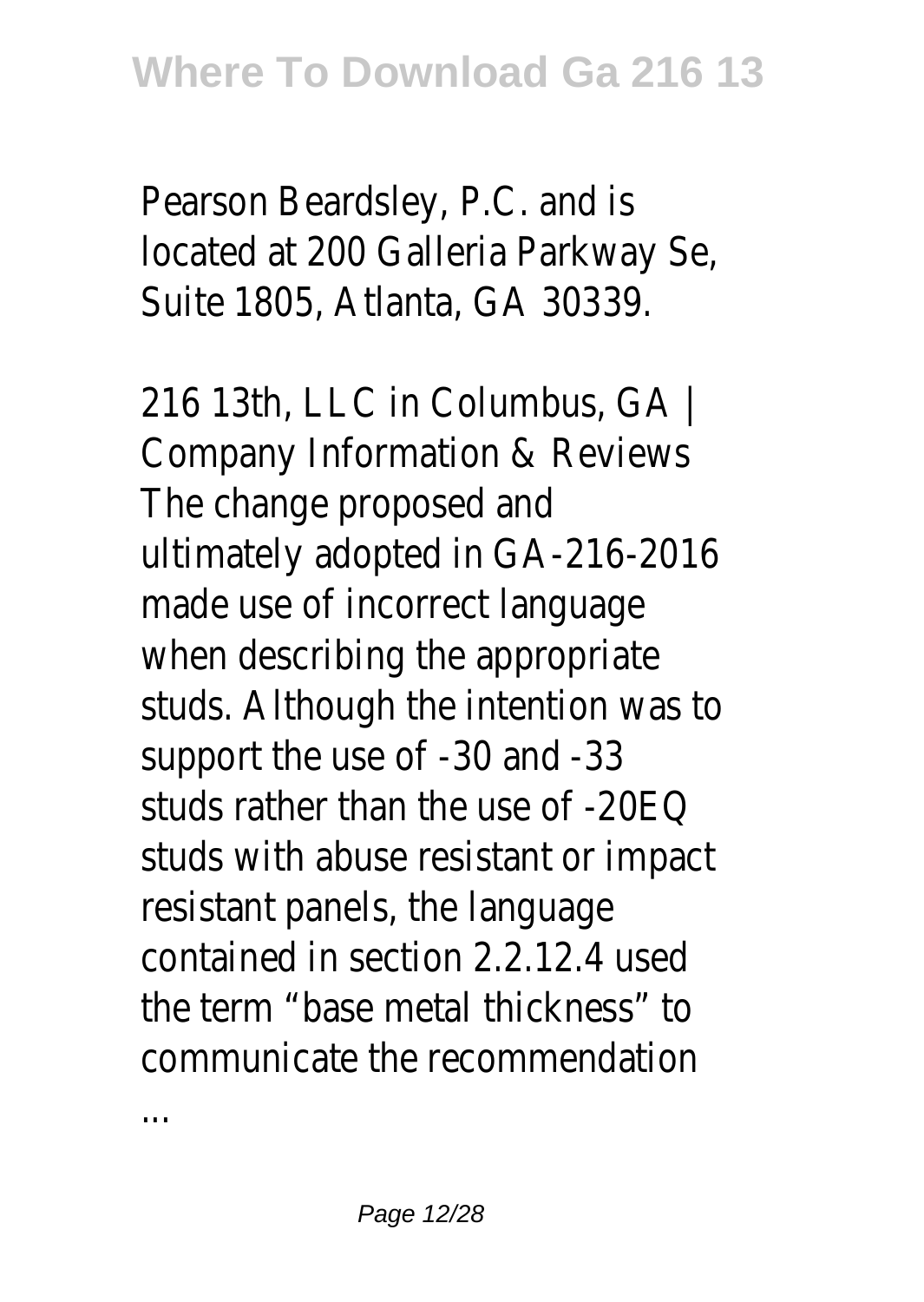Gypsum Association Revises Text in GA-216 | 2016-05-01 ... ISBN-13: 9781557019677; Number of Pages: 17 Pages; Author: Application and Finishing of Gypsum Panel Products, GA-216, 2016 Edition. Gypsum Association, 810 First Street NE, #510, Washington, DC 20002. www.gypsum.com ; Publisher: Gypsum Association; Book Edition: 2018 Edition; Alternate Name: Application and Finishing of Gypsum Panel Products, GA -216 , 201 8 Edition; Alternate Name ...

Application and Finishing of Gypsum Panel Products GA 216.1-1999 (GA216.1-1999) Description (Translated English)

Page 13/28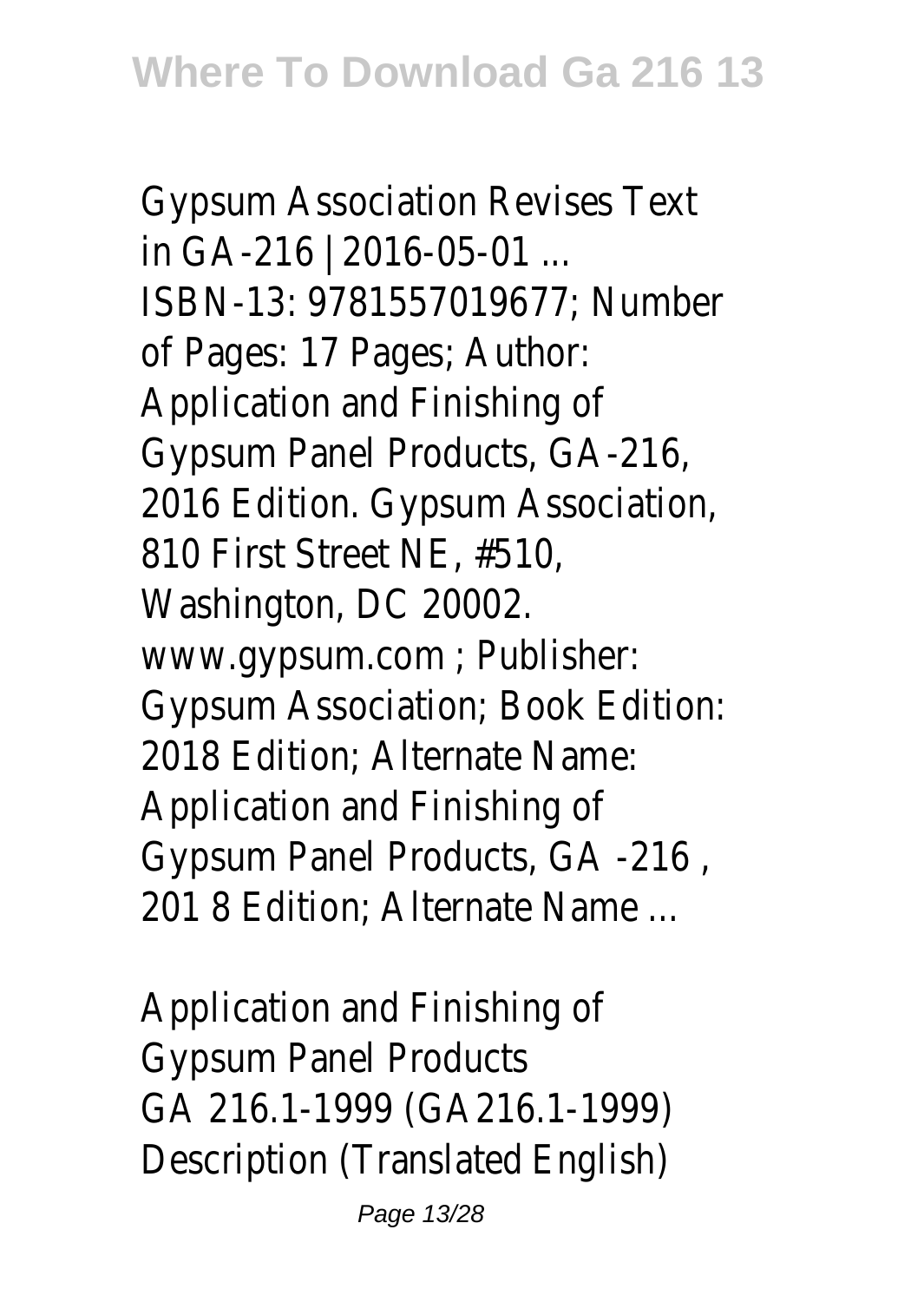The security product components for computer information systems Part 1: Security function evaluation criterion: Sector / Industry: Public Security (Police) Industry Standard: Classification of Chinese Standard: L04: Classification of International Standard: 35.020 : Word Count Estimation: 6,692: Date of Issue: 1999-11-12: Date of ...

Tea, Taxes, and The American Revolution: Crash Course World History #28 Simplification RS Aggarwal Class 6 Maths Solutions Exercise 6A Q9 to Q13 solution in ?????! Overview: 1 Thessalonians Lady Gaga - Million Reasons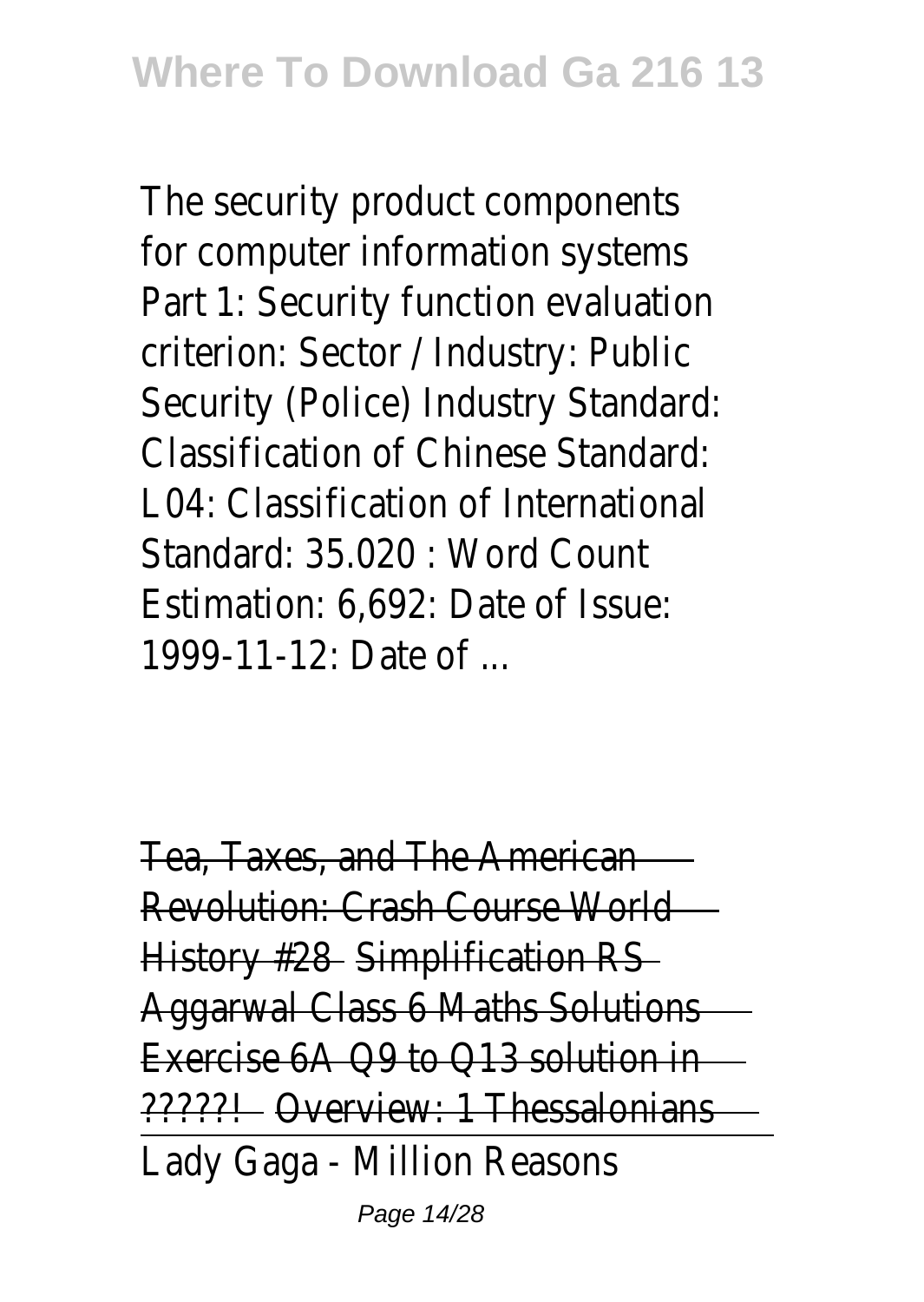(Official Music Video) Top 10 Pranks of 2019 | Best of Just For Laughs Gags **Overview: Matthew** Ch. 1-13 Overview: Joshua Overview: Exodus Ch. 1 -18 - Age of Jackson: Crash Course US History #14 Watch the Latest News Headlines and Live Events — ABC News Live In the Night Garden | Upsy Daisy Up Out Of Bed | Full Episode | Cartoons for Children Indian Polity - NCERT Saar Sangrah ?? - MASTER VIDEO Reading and Writing Vocabulary for the Naturalization Test (2020) US CITIZENSHIP TEST (for busy people). All questions and answers in 18 minutes The Gospel of **Matthew** ???????????2????????????????6K

Page 15/28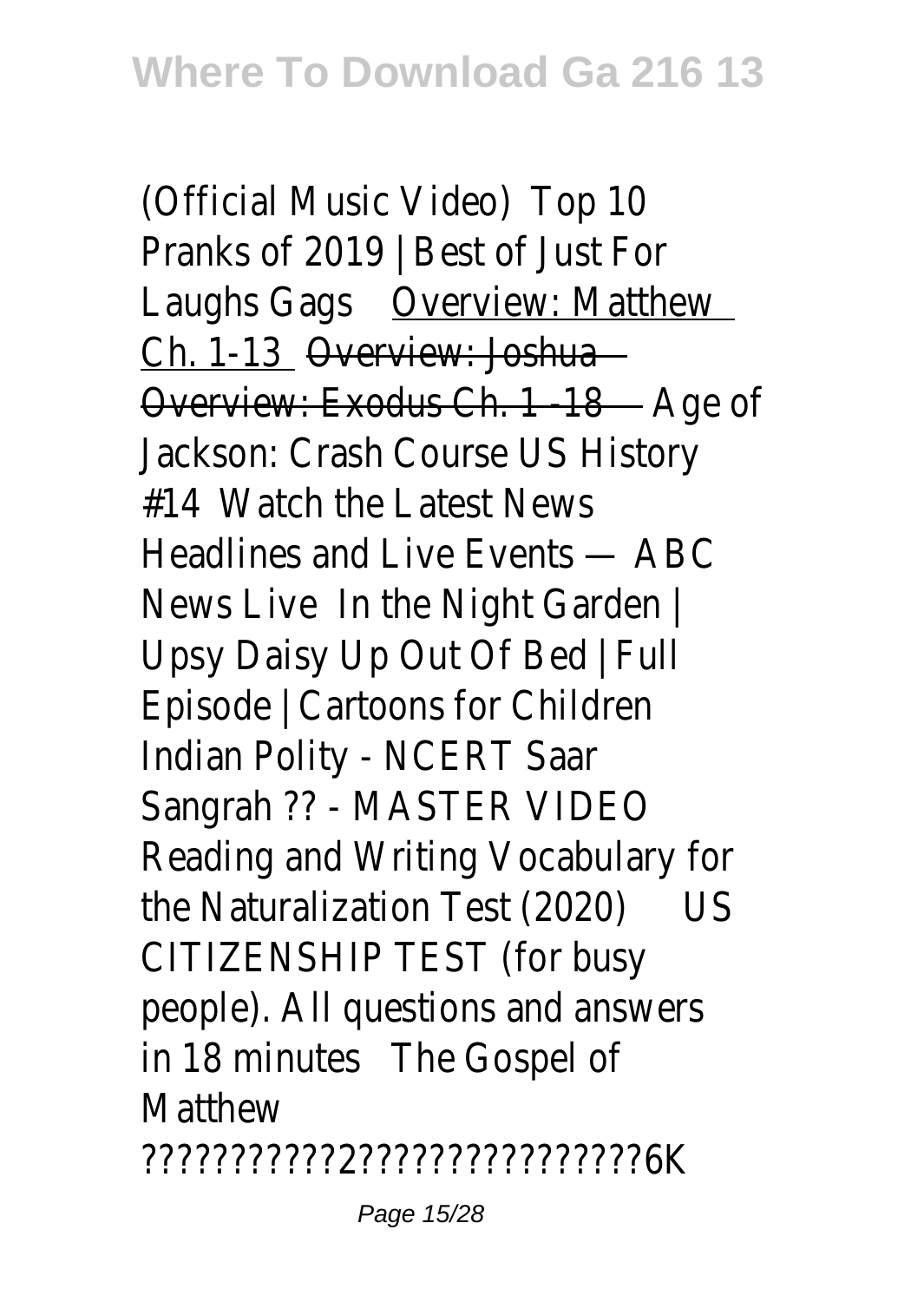??????????????????????... ??????????????????????????????? ???????? 100 Câu H?i Và Tr? L?i Thi Qu?c T?ch M? 2020 - 100 Civics Questions H?i \u0026 Tr? L?i Thi Qu?c T?ch M? - Ph?n 1 (câu 1-12) The real story behind Archimedes' Eureka! - Armand D'Angour Joshua 1:1-9, Joshua The Servant Leader United States Citizenship Naturalization Test 2019/2020Samsung Galaxy A20: Transferring Contacts from a SIM Card (13 of 16) | Consumer Cellular Physics Gravitation - G. field Strength - 11th lec.13 How to spot a pyramid scheme - Stacie Bosley Slavery - Crash Course US History #13 IBPS PO/ CLERK PRE BATCH 2020 || MATHS || By Shivam Sir ||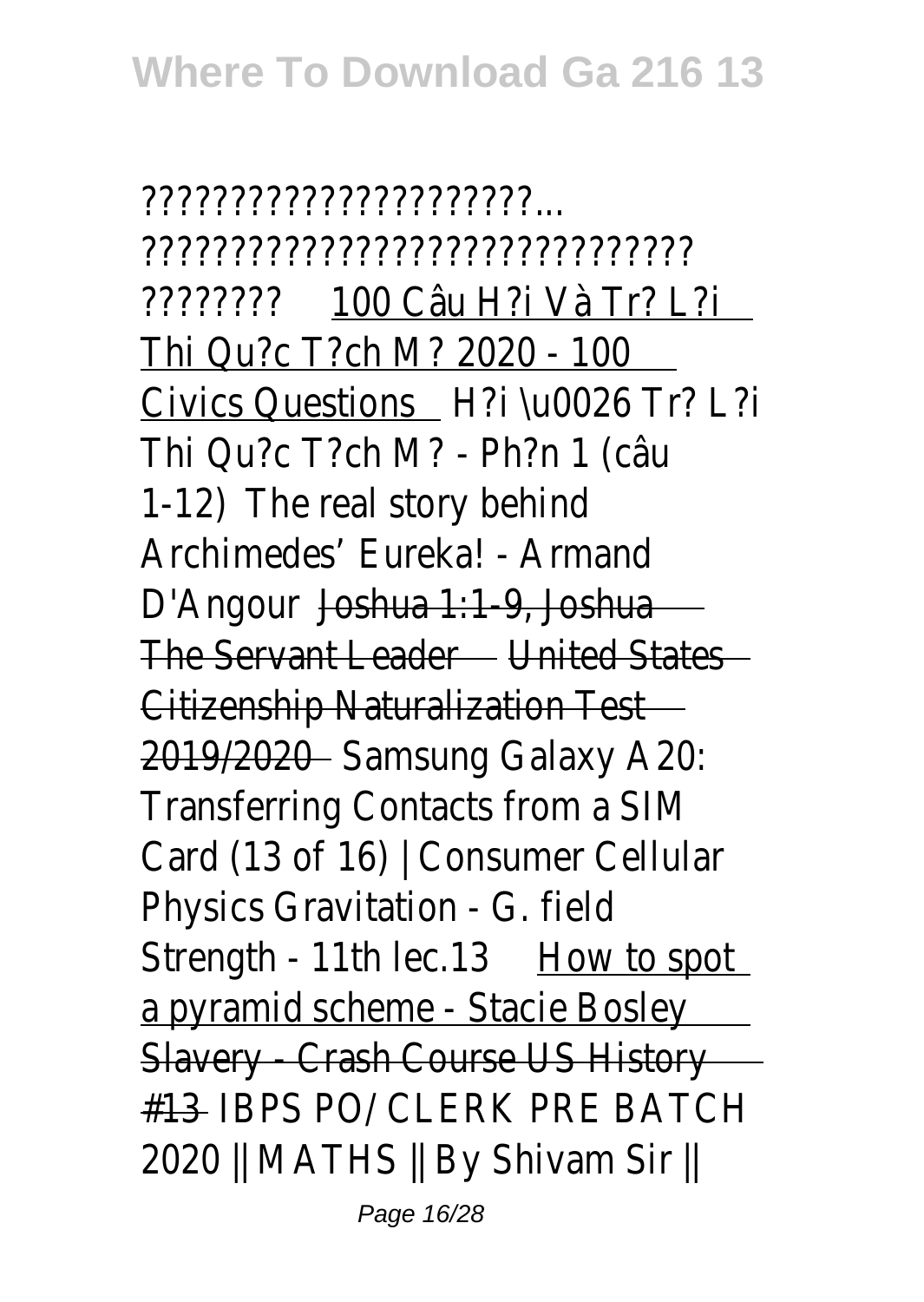Class 25 || profit \u0026 loss -5Top 15 number series Jo bar bar aate hai ? ?SBI PO/CLERK | IBPS PO/CLERK| IBPS RRB | LIC | RBI 7:00 AM - All Competitive Exams | Maths by Ajay Choudhary | Percentage (Tricks \u0026 Concept) CDS-????????? | Polity || Class 02 || Question Discussion On CDS pattern || By Vaibhav sir Ga 216 13

Ga 216 13 The GA-216 is referenced in the International Building Code as an appropriate standard for the application and installation of gypsum boards and panels. Application of gypsum panel products to outside corners, arches, and curves. Ga 216 13 Gypsum Manual - gamma-ic.com

Page 17/28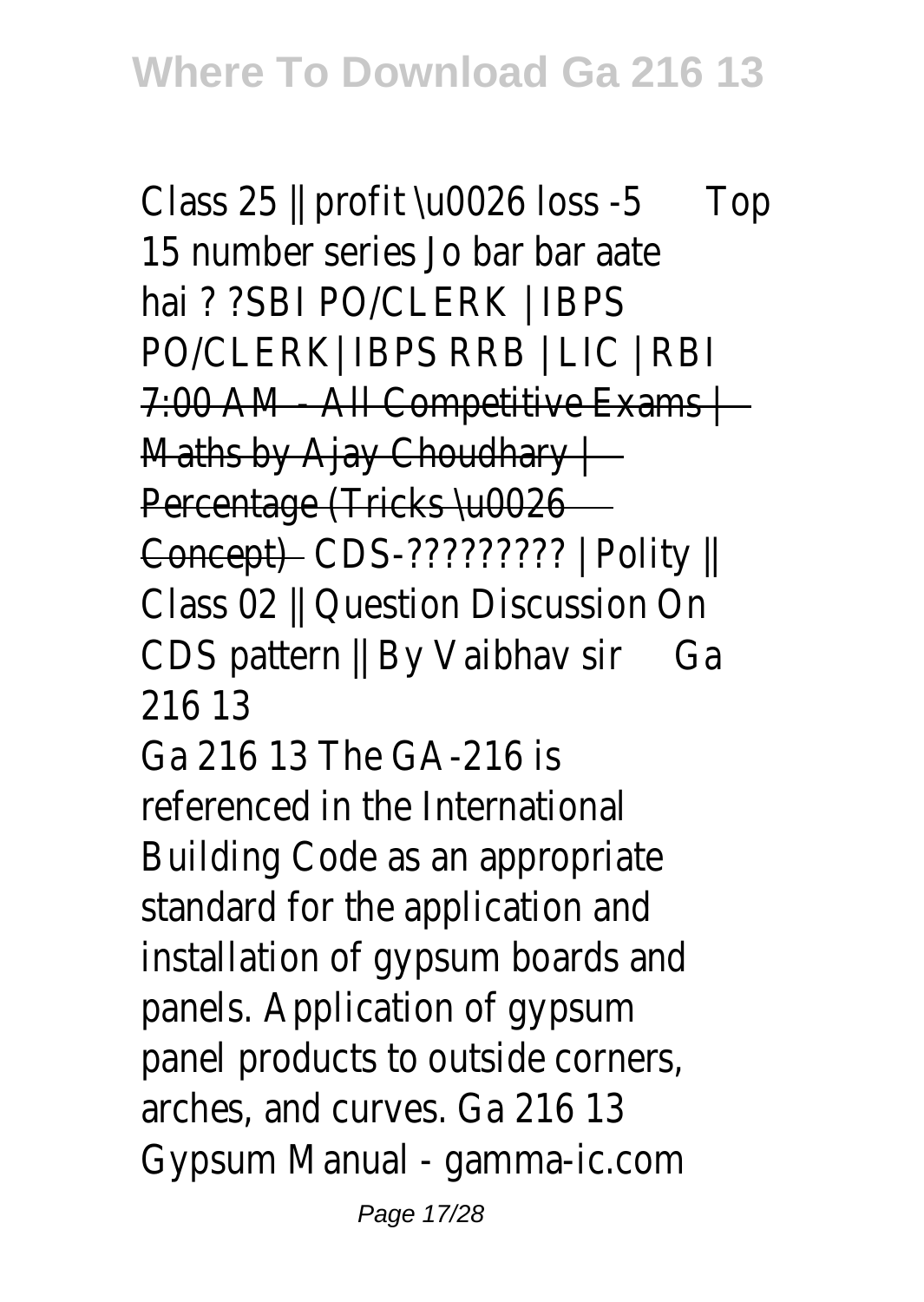Product Code/ISBN: GA-216-13 \$18.00 This illustrated booklet describes the most up-to-date industry recommendations ...

Ga 216 13 - tensortom.com Ga 216 13 The GA-216 is referenced in the International Building Code as an appropriate standard for the application and installation of gypsum boards and panels. Application of gypsum panel products to outside corners, arches, and curves. Architects and specifiers consult GA-216 to ensure proper handling and storage of wallboard on the jobsite ...

Ga 216 13 Bestfx - builder2.hpdcollaborative.org

Page 18/28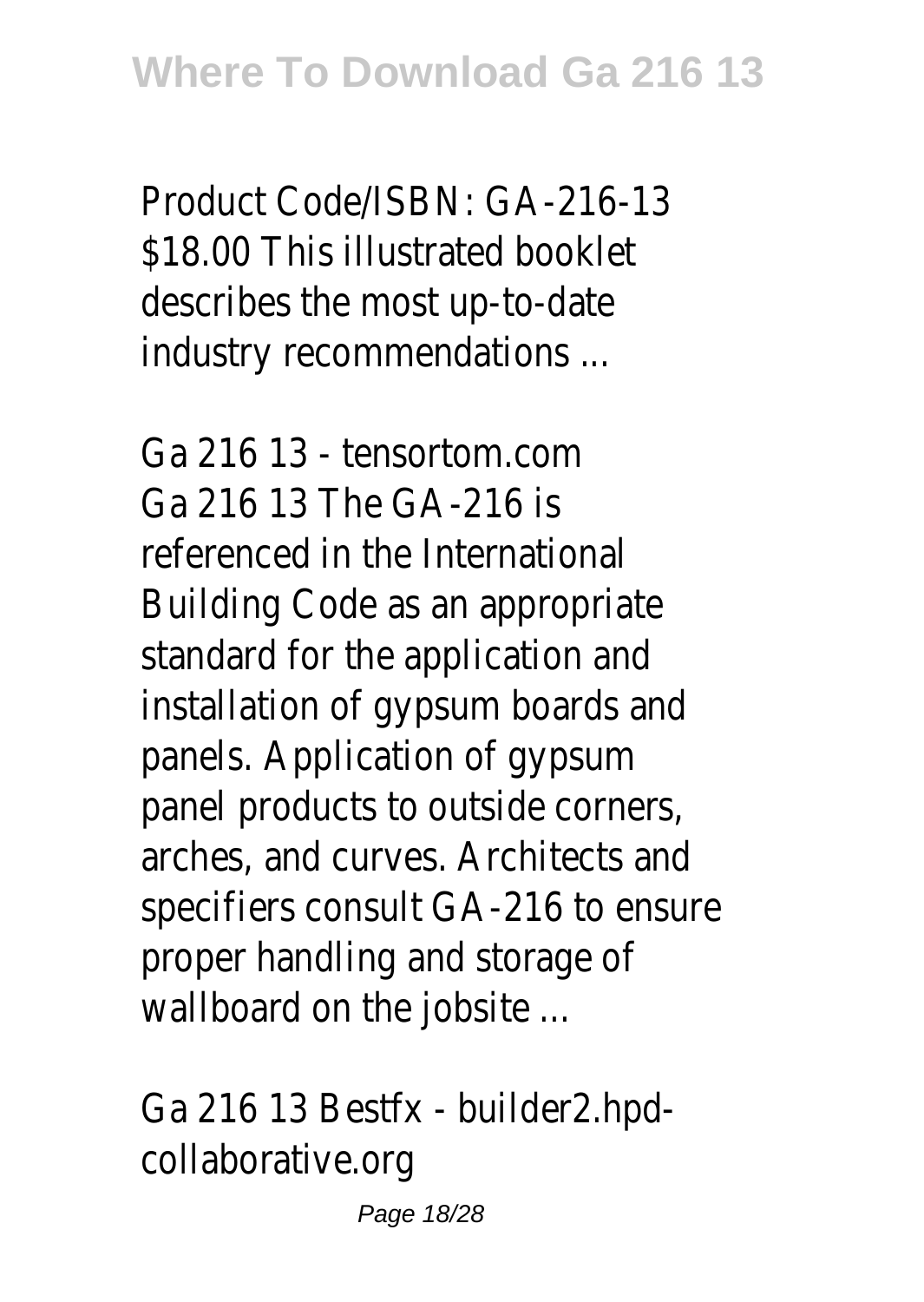Ga 216 13 The GA-216 is referenced in the International Building Code as an appropriate standard for the application and installation of gypsum boards and panels. Application of gypsum panel products to outside corners, arches, and curves. Architects and specifiers consult GA-216 to ensure proper handling and storage of wallboard on the jobsite ...

Ga 216 13 Bestfx - tensortom.com Product Code/ISBN: GA-216-13 \$18.00 This illustrated booklet describes the most up-to-date industry recommendations for the proper installation and finishing of gypsum board, including related accessories, over a variety of

Page 19/28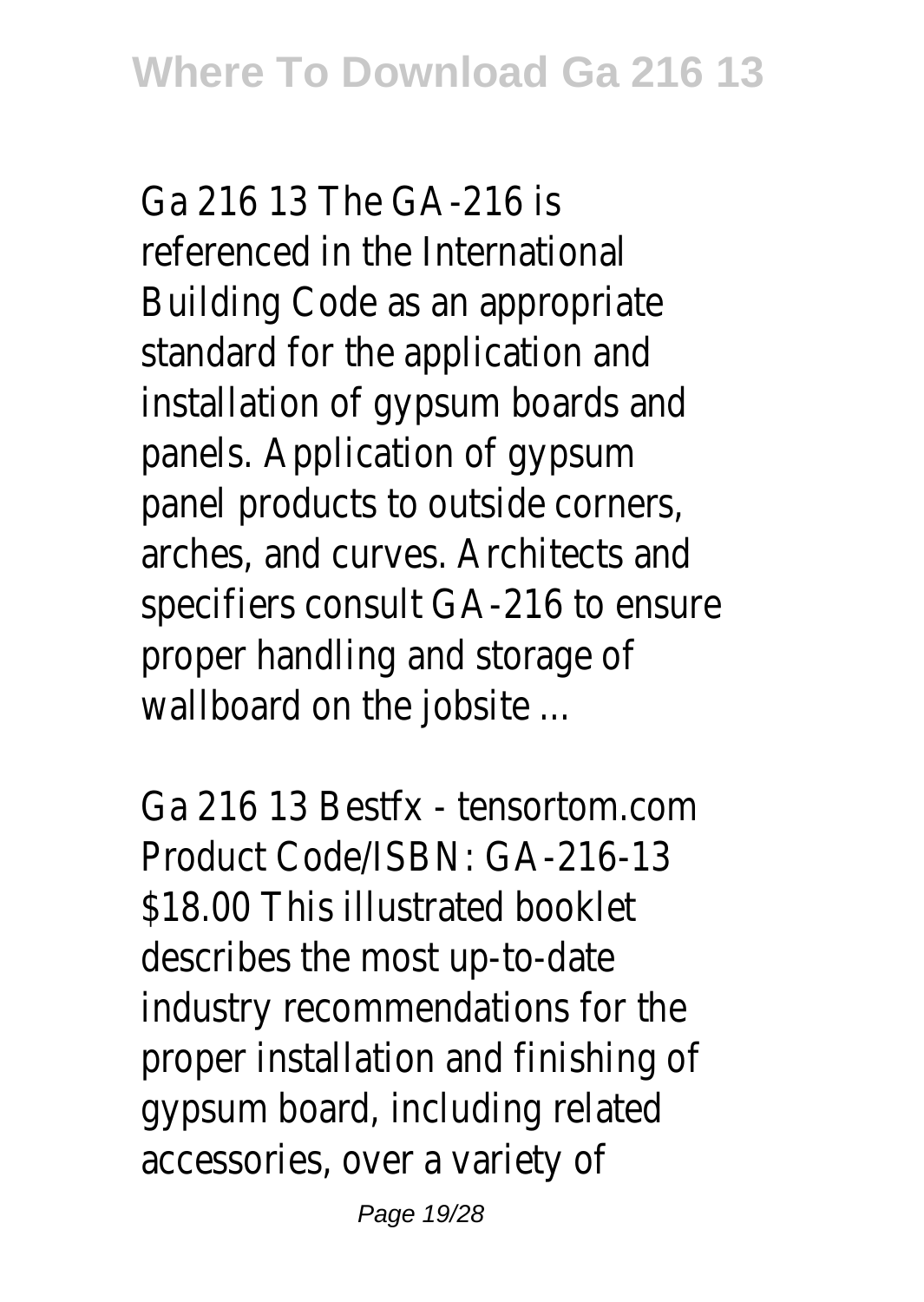substrates and framing.

GA-216-2013:Application and Finishing of Gypsum Panel ... GA-216-13 - Application and Finishing of Gypsum Panel Products. The new update from the Gypsum Association is now available! Price: \$18.00. Product Code: GA-216-13 Year: 2013. Binding: Paperback. Publisher: Gypsum Association. This illustrated booklet describes the most up-to-date industry recommendations for the proper installation and finishing of gypsum board, including related accessories ...

GA-216-13 - Application and

Page 20/28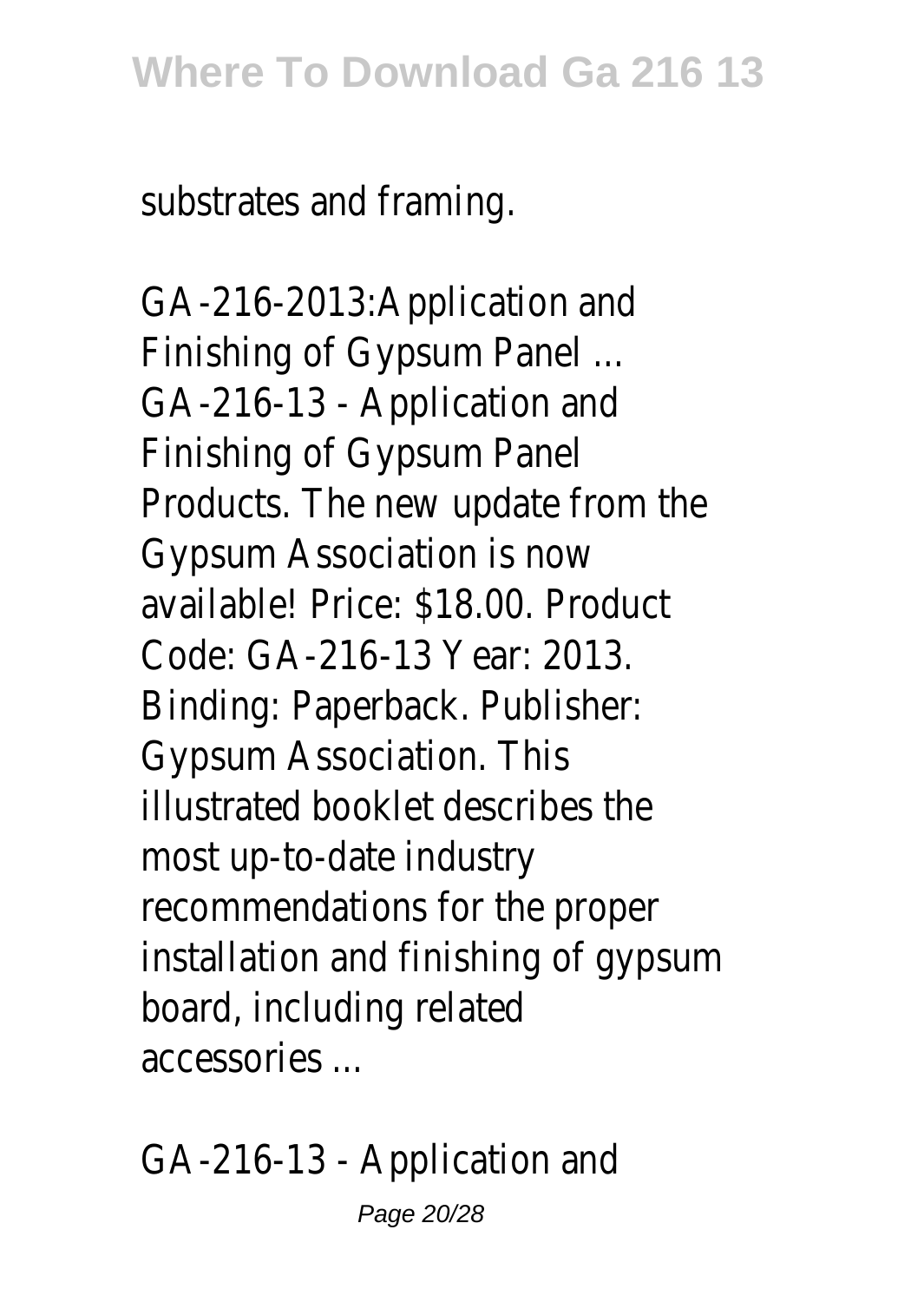Finishing of Gypsum Panel ... Read Book Ga 216 13 Bestfx The Gypsum Association announces the publication of its revised application standard, GA-216-2013, Application and Finishing of Gypsum Panel Products. New to this edition are revised specifications for the installation of control joints in ceilings and the finishing of exterior soffits and ceilings. This revision also has added language that Page 6/28. Read Book Ga ...

Ga 216 13 Bestfx - wpbunker.com The most up-to-date industry recommendations for the proper installation and finishing of gypsum board, including related

Page 21/28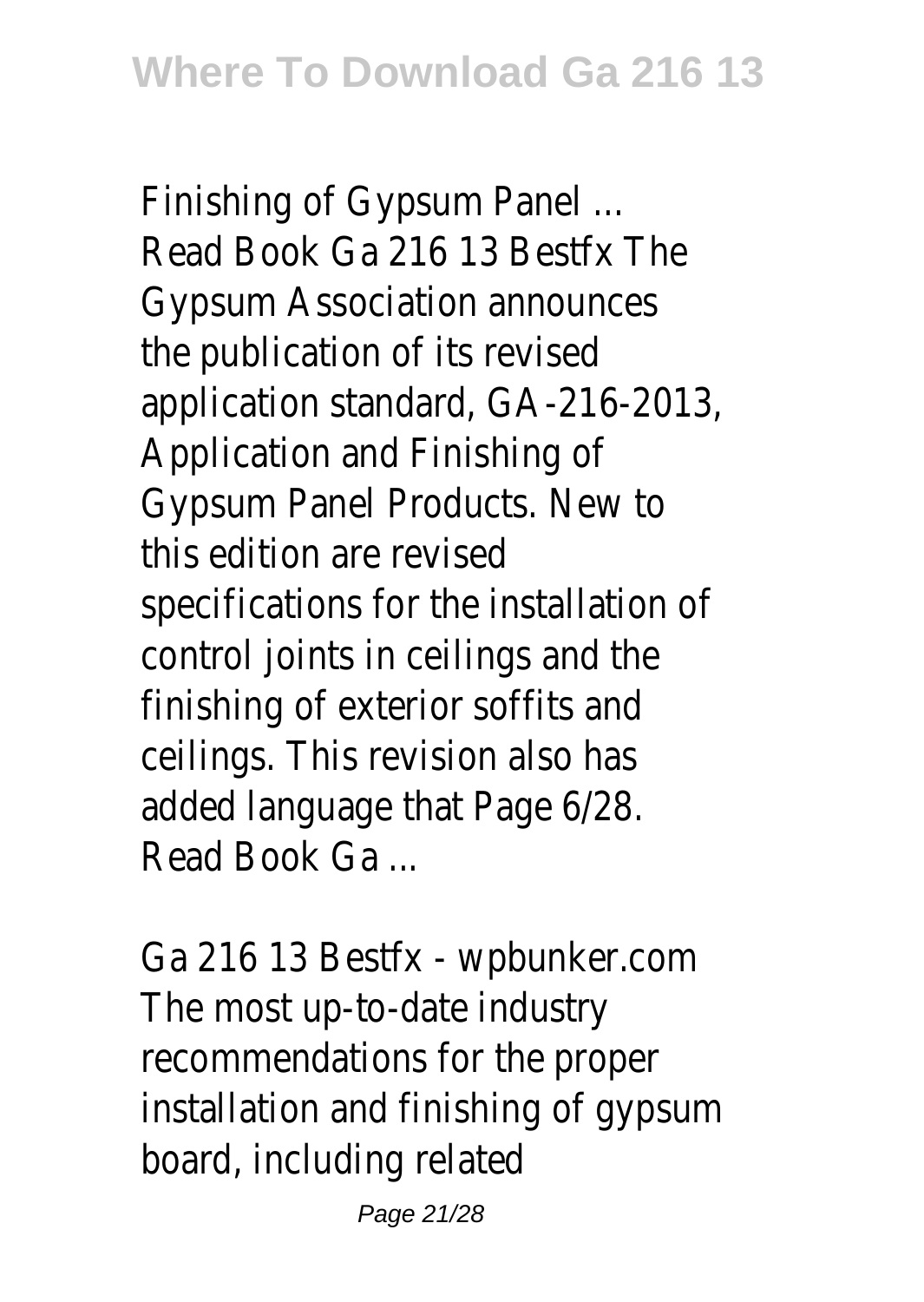accessories, over a variety of substrates and framing. The GA-216 is referenced in the International Building Code as an appropriate standard for the application and installation of gypsum boards and panels.

GA-216-2018 Application and Finishing of Gypsum Panel ... When GA-216 was first published in 1974, it bore the title Recommended Specifications for the Application and Finishing of Gypsum Board, a successor document to a 1960s specification developed by the GA in partnership with the National Association of Home Builders.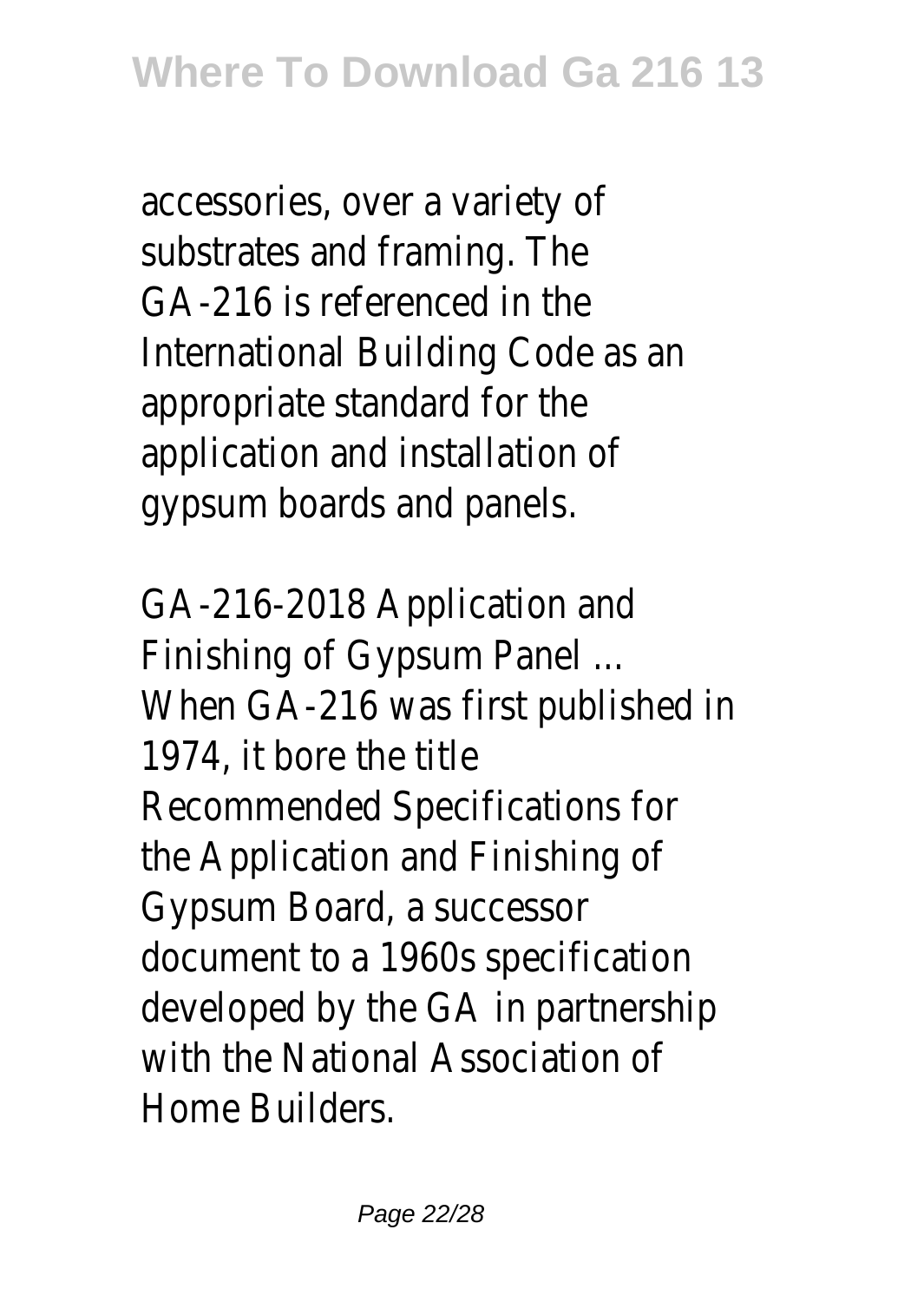GA-216: The Drywall Hanger's Bible | 2016-02-04 | Walls ... GA-216-20071 1. Scope and General Provisions. 1.1These are specifications for the application and finishing of gypsum panel products and related items and accessories to interior walls and ceilings and to exterior soffits. 1.1.1These specifications do not cover the application of gypsum sheathing, gypsum lath, or gypsum base for veneer plaster.

## SPECIFICATIONS - PABCO

Gypsum

GA-216 Application and Finishing of Gypsum Panel Products. GA-253 Application of Gypsum Sheathing. Publications At-A-Glance. Storm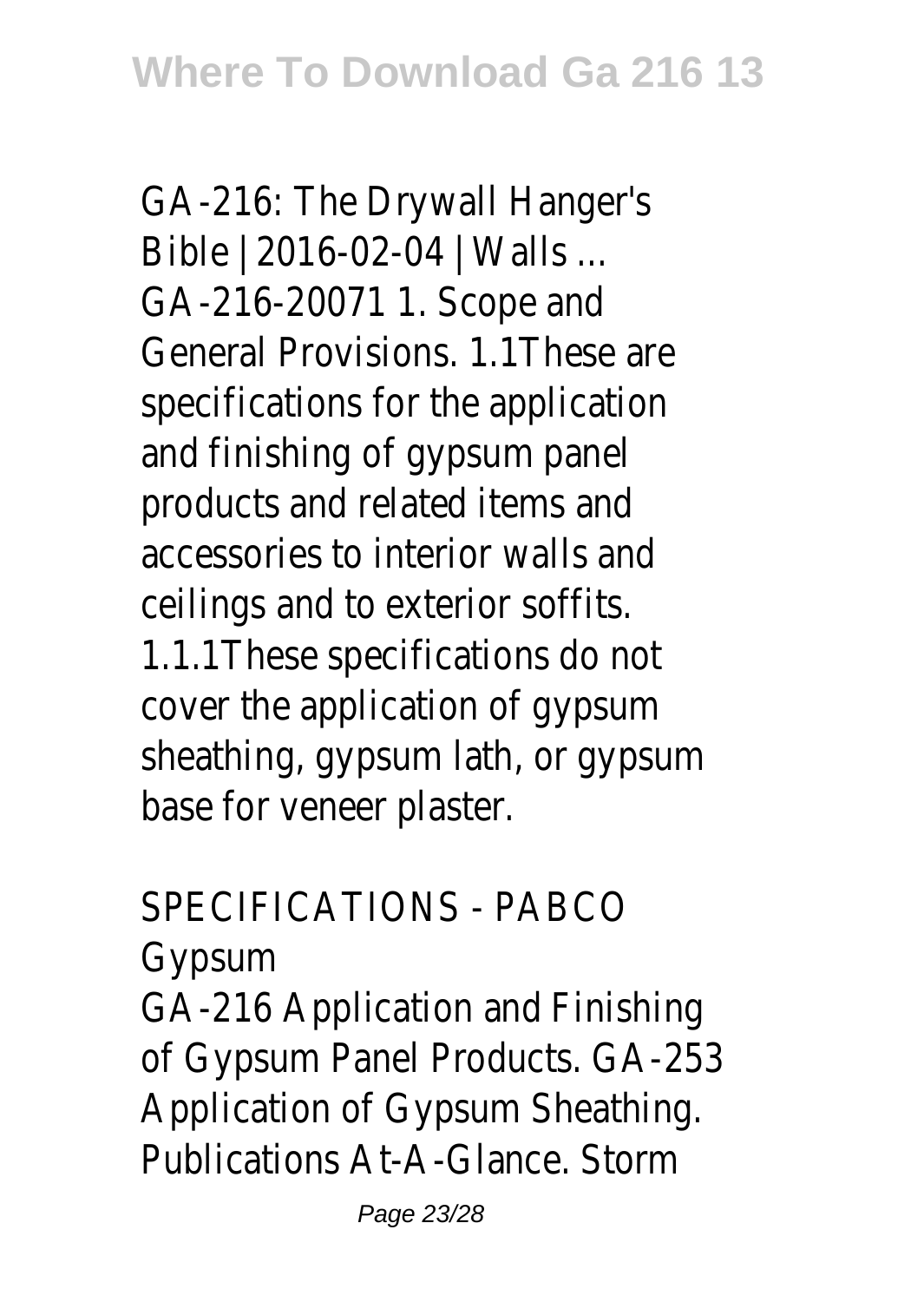Damage & Flooding: What to Know. Evaluation Reports / Code Acceptances. Special Performance Gypsum Panels. Gypsumation Newsletter. OUR MEMBERS. ABOUT; GA PUBLICATIONS AT-A-GLANCE; AIA CONTINUING EDUCATION ; ICC CONTINUING EDUCATION; TECHNICAL ASSISTANCE; LIFE CYCLE ...

Gypsum Association – A not-forprofit trade association ... Title: Ga 216 13 Pdf Bestfx Author: wiki.ctsnet.org-Annett Wechsler-2020-09-14-09-53-18 Subject: Ga 216 13 Pdf Bestfx Keywords: Ga 216 13 Pdf Bestfx,Download Ga 216 ...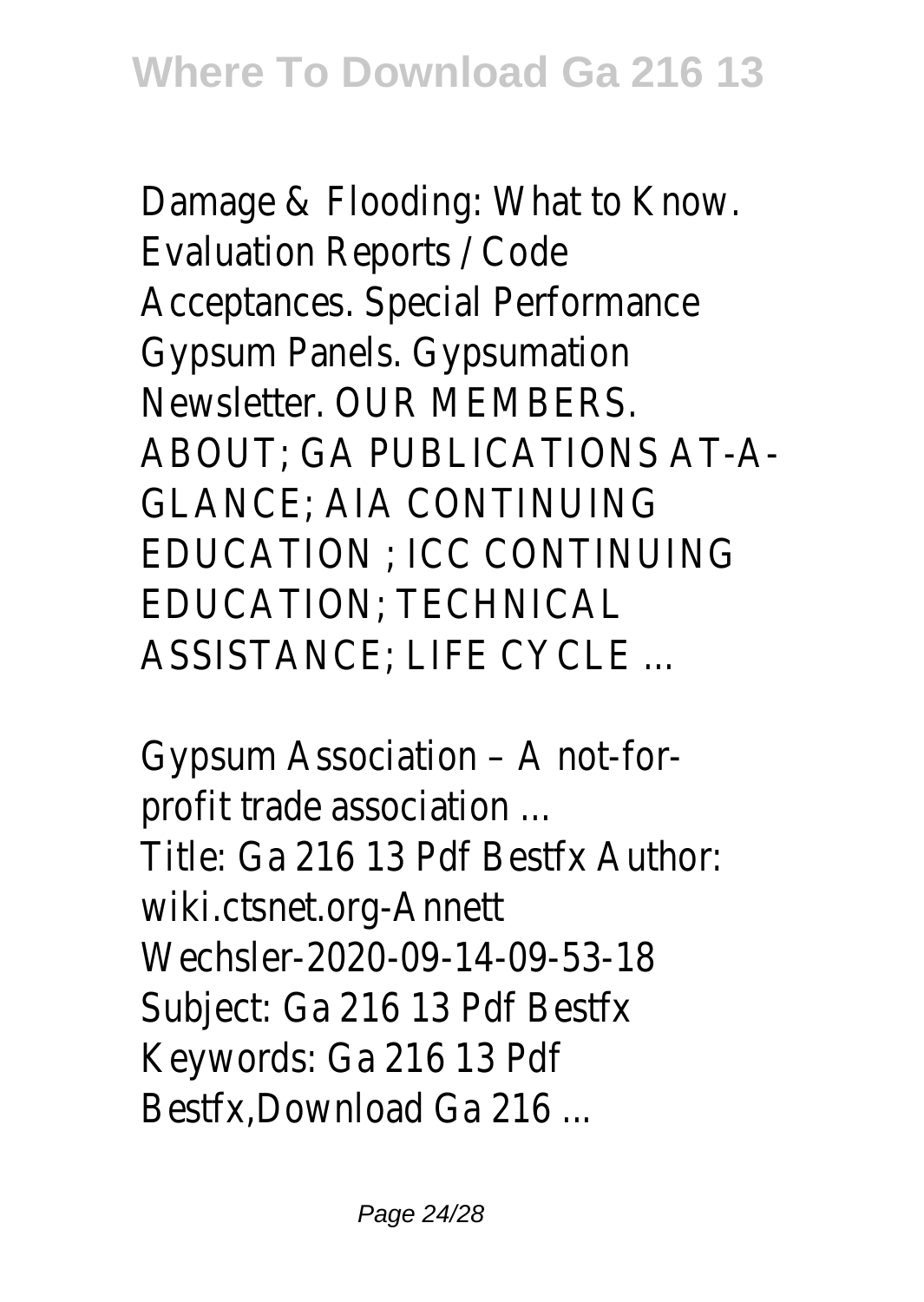Ga 216 13 Pdf Bestfx wiki.ctsnet.org 216 13th, LLC is a Georgia Domestic Limited-Liability Company filed on September 19, 2019. The company's filing status is listed as Active/Compliance and its File Number is 19127786. The Registered Agent on file for this company is Law Office Of D. Pearson Beardsley, P.C. and is located at 200 Galleria Parkway Se, Suite 1805, Atlanta, GA 30339.

216 13th, LLC in Columbus, GA | Company Information & Reviews The change proposed and ultimately adopted in GA-216-2016 made use of incorrect language when describing the appropriate

Page 25/28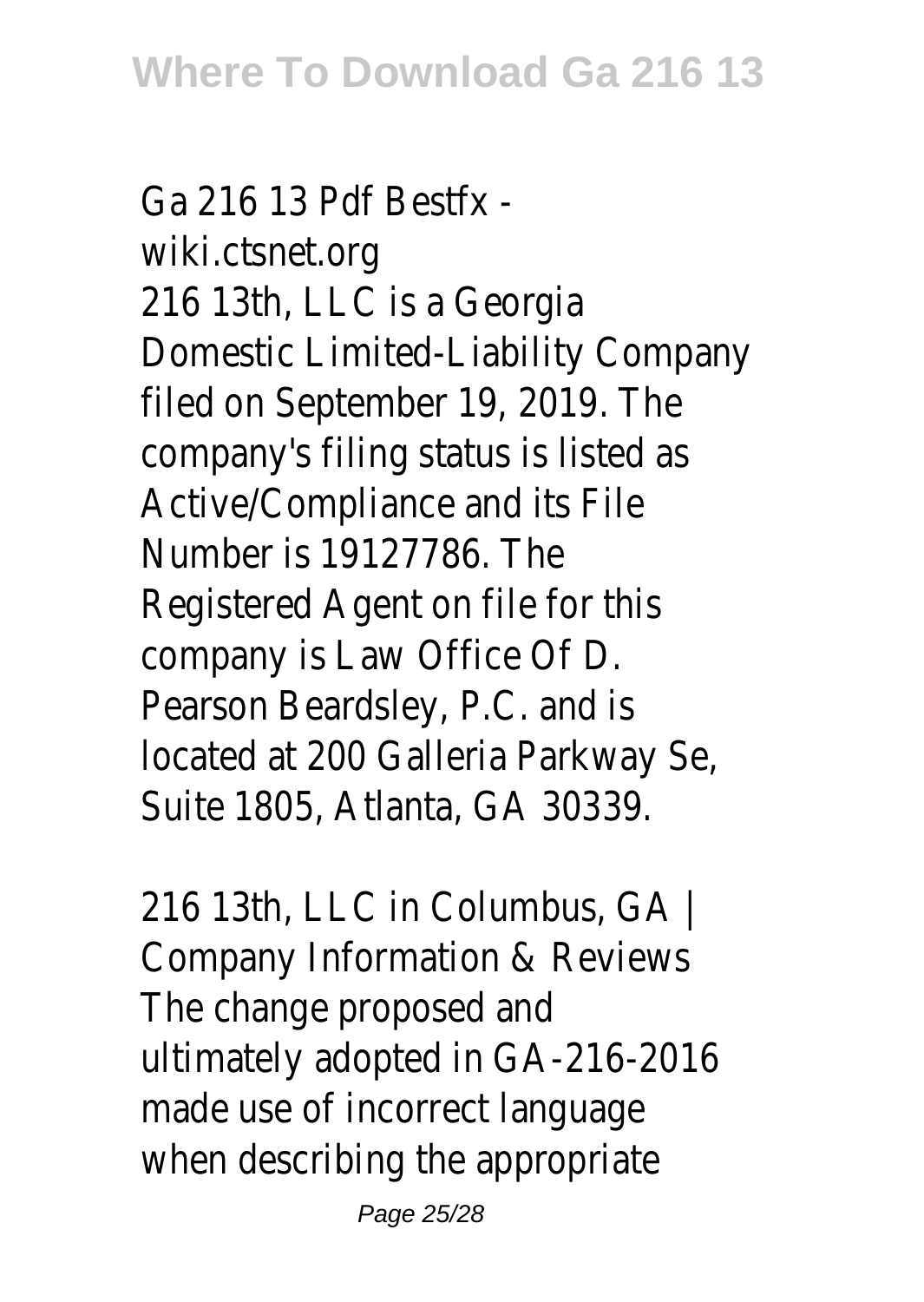studs. Although the intention was to support the use of -30 and -33 studs rather than the use of -20EQ studs with abuse resistant or impact resistant panels, the language contained in section 2.2.12.4 used the term "base metal thickness" to communicate the recommendation ...

Gypsum Association Revises Text in GA-216 | 2016-05-01 ... ISBN-13: 9781557019677; Number of Pages: 17 Pages; Author: Application and Finishing of Gypsum Panel Products, GA-216, 2016 Edition. Gypsum Association, 810 First Street NE, #510, Washington, DC 20002. www.gypsum.com ; Publisher:

Page 26/28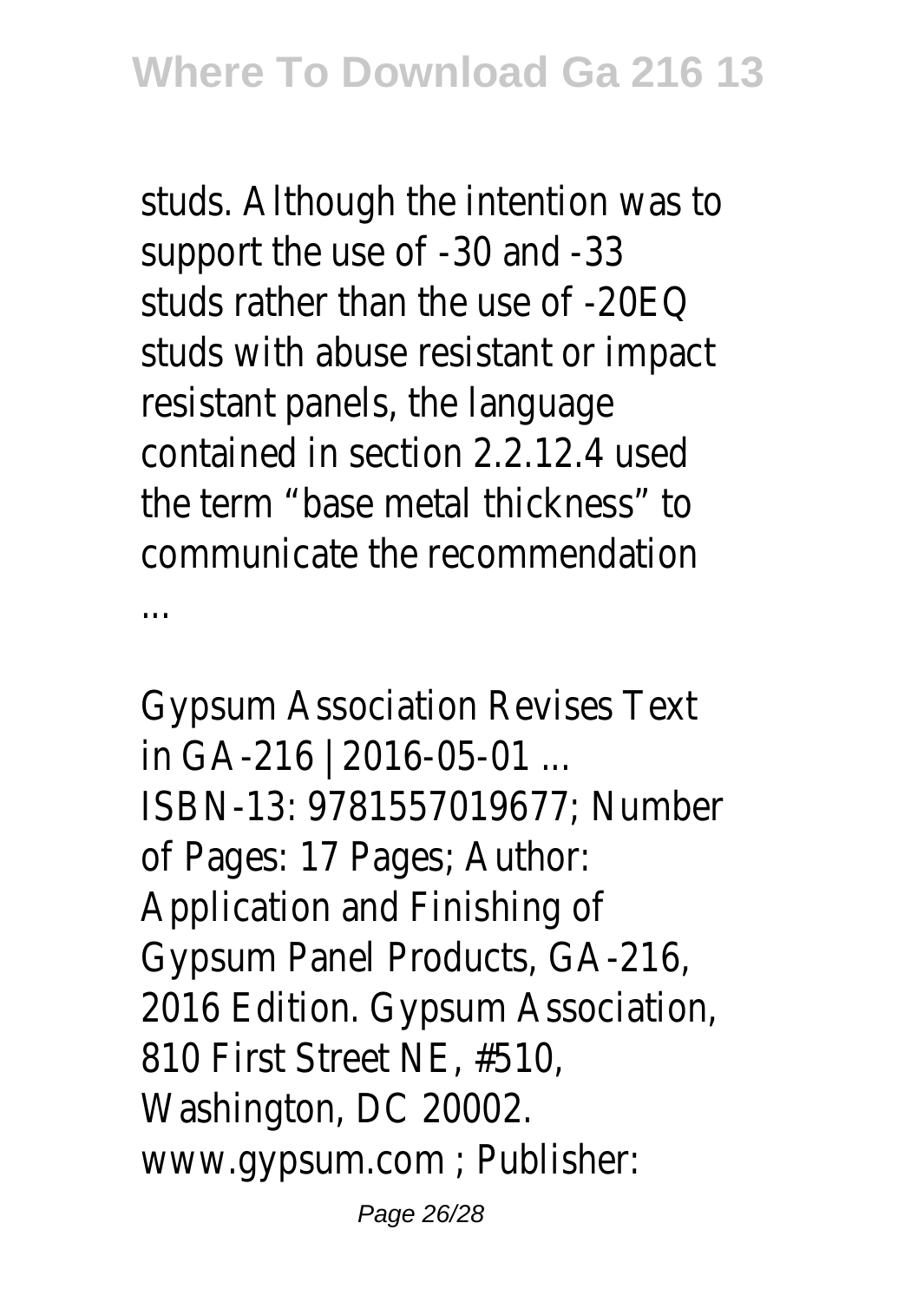Gypsum Association; Book Edition: 2018 Edition; Alternate Name: Application and Finishing of Gypsum Panel Products, GA -216 , 201 8 Edition; Alternate Name ...

Application and Finishing of Gypsum Panel Products GA 216.1-1999 (GA216.1-1999) Description (Translated English) The security product components for computer information systems Part 1: Security function evaluation criterion: Sector / Industry: Public Security (Police) Industry Standard: Classification of Chinese Standard: L04: Classification of International Standard: 35.020 : Word Count Estimation: 6,692: Date of Issue: 1999-11-12: Date of ...

Page 27/28